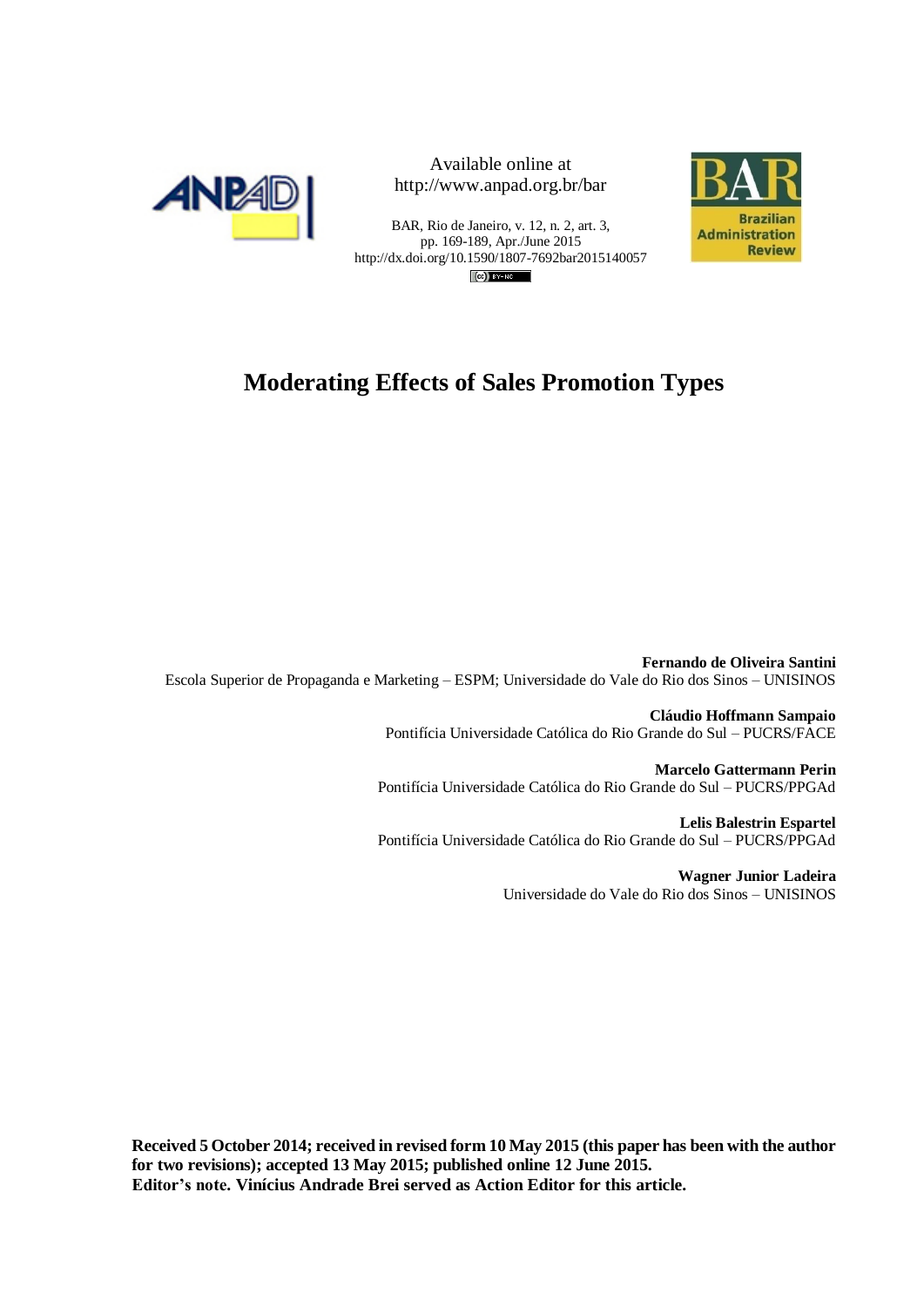#### **Abstract**

This paper aims to analyze the influence sales promotion types have on the relationship between perception of financial risk and perception of utilitarian and hedonic value on consumer purchase intentions. To this end, an experiment was conducted involving 589 participants divided into two groups defined by distinct scenarios in which the sales promotion type (monetary *vs.* non-monetary) was manipulated. The working hypotheses predicted a direct and positive relationship between the perception of (hedonic and utilitarian) consumption value and purchase intention for a promoted product and a negative relationship between the perception of consumption value and the perception of financial risk. In addition, it was supposed that the sales promotion type would moderate these direct relationships and that a monetary promotion would have a stronger effect on the relationship between purchase intention and perceived product utility, whereas a non-monetary promotion would have a stronger effect on the other relationships (hedonic value and financial risk perceptions). Analysis of the outcomes supported the proposed hypotheses.

**Key words**: sales promotion; hedonic perception; utilitarian perception; financial risk perception.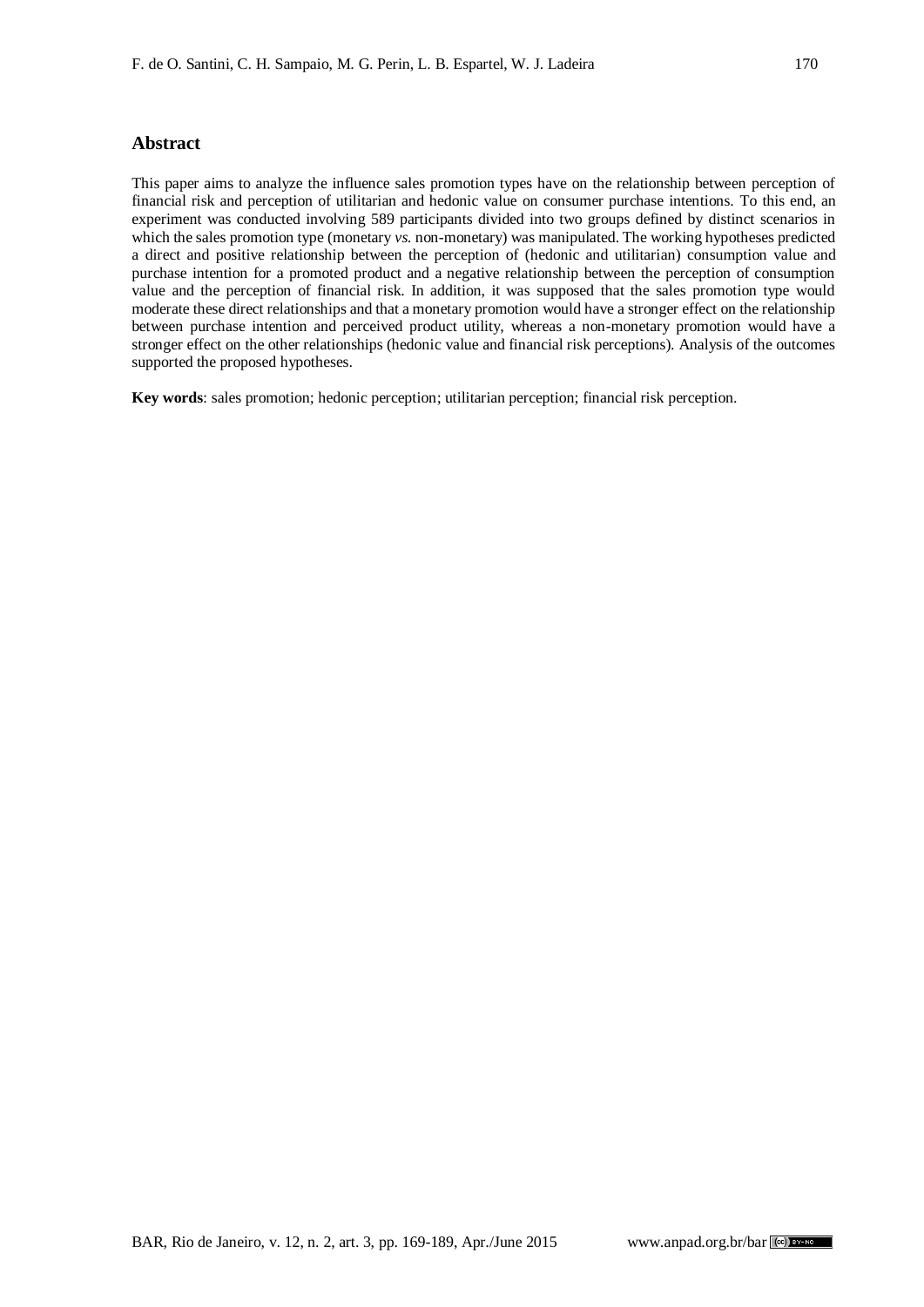# **Introduction**

Despite being widely used in the management sphere (Bertrand, 1998; Wierenga & Soethoudt, 2010), sales promotion has scarcely been explored in the academic field (Alvarez & Casielles, 2005; D'Astous & Landreville, 2003). In the business context, Silva (n.d.) indicated that \$176 billion would be invested in such initiatives by the end of 2013, representing an increase of 33% in relation to 2011. Recently, the same organization projected investments of \$24 billion in sales promotion activities only on social networks for 2015 (Paglia, 2010). This projection exceeds the forecast that advertisement will have investments of \$14 billion. In the academic sphere, some gaps can be observed in the literature, especially regarding the analysis of moderators that may either enhance or minimize the impact of sales promotion on consumer behavior (Alvarez & Casielles, 2005; Freo, 2005; Low & Mohr, 2000). Therefore, inquiry into how sales promotion type results in different consumer responses becomes essential (Chandon, Wansink, & Laurent, 2000; Kwok & Uncles, 2005; Taylor & Neslin, 2005).

Aiming to reduce the aforementioned gap in the literature, this study proposes to examine the moderating effect of sales promotion type (monetary *vs.* non-monetary) on the relationship between perceived consumption value (hedonic and utilitarian), perceived financial risk and purchase intentions for a promoted product. To this end, an experimental study was conducted involving 589 consumers who were exposed to either monetary or non-monetary product sales promotions.

This study is expected to contribute to the literature in the following ways: (a) to stimulate discussion of the topic with a view of the scarce literature on the subject (Alvarez & Casielles, 2005; D'Astous & Landreville, 2003); (b) to deepen understanding of non-monetary sales promotion techniques, as they have been unsuccessful in relation to monetary promotions (Ailawadi, Beauchamp, Donthu, Gauri, & Shankar, 2009; Pacheco & Rahman, 2015; Reid, Thompson, Mavondo, & Brunsø*,* 2015); (c) to provide knowledge about consumer responses to two different sales promotion techniques (Ailawadi *et al.*, 2009; Chandon *et al.*, 2000; Kwok & Uncles, 2005; Taylor & Neslin, 2005); (d) to provide a better understanding of the relationship between sales promotion and purchase intention based on the inclusion of moderators (Chandon *et al.*, 2000; Kwok & Uncles, 2005; Taylor & Neslin, 2005); and (e) to expand on the research of Chandon, Wansink and Laurent (2000) by including an independent variable (risk perception).

This study is structured as follows: the article proceeds by presenting the literature review and hypotheses in the next section. The subsequent section describes the methods used, followed by an analysis of the results and final considerations.

### **Literature Review and Working Hypotheses**

Sales promotions are divided into two types: monetary promotions and non-monetary promotions. Monetary promotions are considered the best alternative for short-term increased sales, and these promotions play a key role in consumer choices (Alvarez & Casielles, 2005). This assumption is reinforced by Blattberg and Neslin (1990), who argued that this promotion type satisfies consumers' desire for savings. Studies such as those of Davis, Inman and McAlister (1992) and Taylor and Neslin (2005) indicated that consumers always respond to monetary promotion campaigns, as this promotion type is based on a transactional incentive, which provides immediate rewards and utilitarian benefits (Chandon *et al.*, 2000; Kwok & Uncles, 2005).

The benefits of non-monetary promotions are not always related to short-term increased sales (Nbudisi & Moi, 2005). These promotions, such as loyalty programs and prize contests, are related to entertainment and other actions that aim for long-term effects, such as brand strengthening (Chandon *et al.*, 2000; Kwok & Uncles, 2005).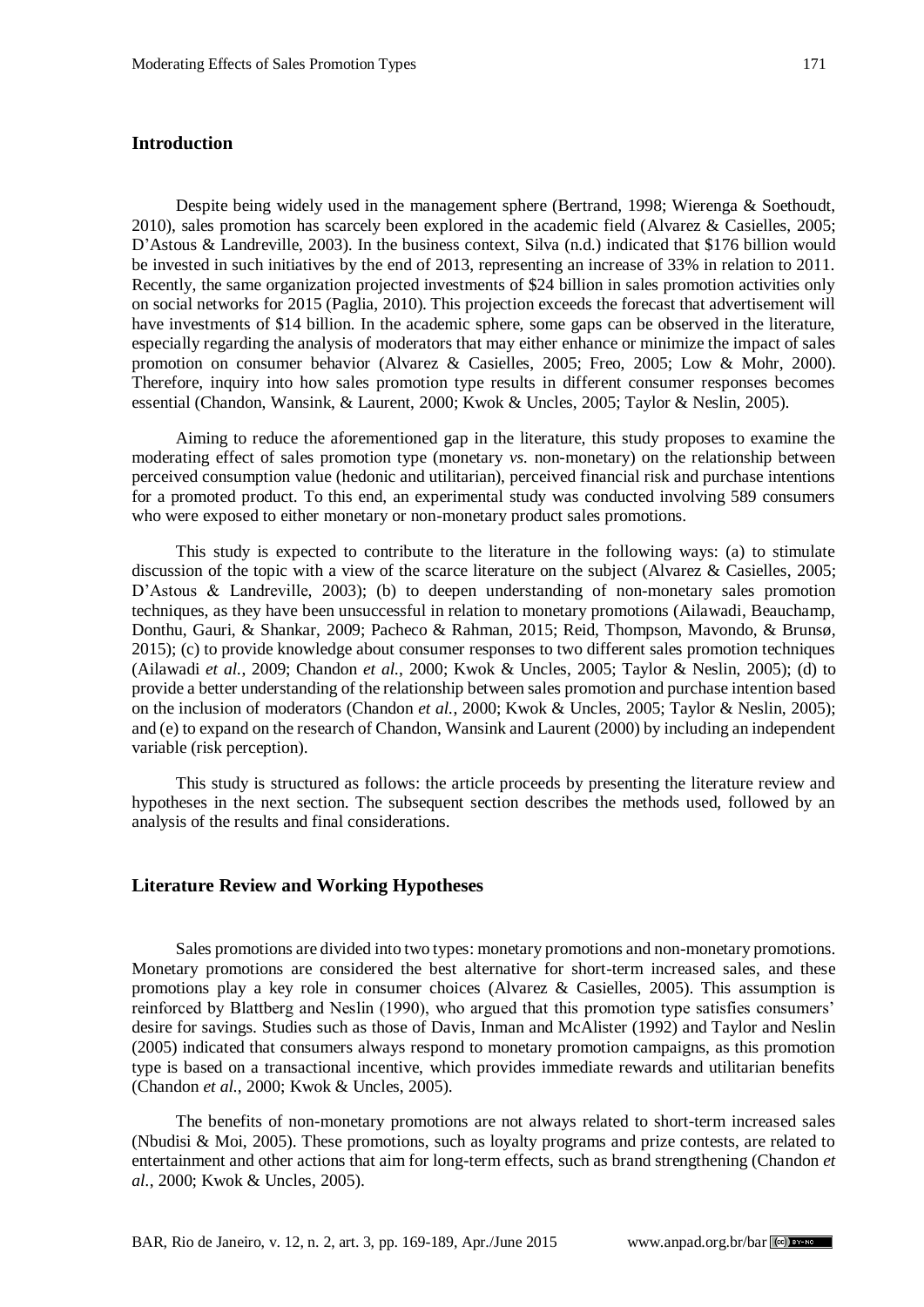In general, sales promotions techniques, regardless of their type (monetary or non-monetary), constitute significant variables that influence consumers' purchase intentions. Lee (2002), for instance, found that sales promotions are more effective than advertising in reaching company sales objectives. Nevertheless, studies conducted in the 1970s, such as Cotton and Babb (1978), and more recent studies such as Alvarez and Casielles (2005) have demonstrated the effectiveness of both monetary and nonmonetary sales promotions in consumers' responses and attitudes. For this reason, the following hypothesis is proposed:

**H1:** Sales promotions positively influence consumers' purchase intentions.

In relation to the effects of promotions on consumers' purchase intentions, the effect of monetary campaigns are believed to be even stronger. This assumption is made based on the results of studies such as Lee (2002), who found that sales campaigns focused on savings (monetary promotions) performed better than non-monetary promotions and that monetary promotions are preferred by consumers over non-monetary promotional actions. Gilbert and Jackaria (2002) found that discount promotions (monetary) have a greater influence on purchase decisions than do non-monetary promotions (*e.g.*, prize contests). More recently, Nusair, Yoon, Naipaul and Parsa (2010) similarly found that discount promotions (monetary) were more effective than prize campaigns (non-monetary) when the purpose is to influence service acquisition. Given the above findings, the following hypothesis will be tested in this study:

**H2:** The effect of monetary sales promotions on consumers' purchase intentions is stronger than that of non-monetary sales promotions.

Another assumption of the present research is that the type of sales promotion (monetary or nonmonetary) influences the perceived value of the product offered.

Individuals' motivation for consumption is generally connected with their attitudes toward brands and their utilitarian and/or hedonic nature (Crowley, Spangenberg, & Hughes, 1992; Voss, Spangenberg, & Grohmann, 2003). This fact is also considered in studies of sales promotions (Chandon *et al.*, 2000; Kwok & Uncles, 2005; Park & Mowen, 2007; Shukla & Babin, 2013). Both the works of Chandon *et al.* (2000) and Kwok and Uncles (2005) have linked the benefits of hedonic and utilitarian value to sales promotions types (monetary and non-monetary).

Thus, it is believed that both types of promotional campaigns (monetary and non-monetary) will affect perceived value and, as consequence, intentions to purchase a promotional product.

**H3:** The utilitarian perception of the product influences, in a positive way, the product's purchase intention on sales promotion.

**H4:** The hedonic perception of a product influences, in a positive way, the product's purchase intention on sales promotion.

According to the referenced studies, monetary sales promotions foster the perception of three utilitarian benefits – savings, increased quantity and enhanced convenience – whereas non-monetary promotions improve hedonic value perceptions – such as entertainment, exploration and opportunities for value expression. Thus, it is suggested that monetary promotions are more suitable for products or services that have a rather utilitarian nature and that non-monetary promotions are better suited for hedonic products or services (Chandon *et al.*, 2000; Kwok & Uncles, 2005).

Purchase intentions and utility value perceptions will have a stronger relationship with consumers exposed to monetary promotions. This assumption is based on the following principles: (a) monetary promotions positively affect sensitivity to perceptions of economic benefits (Ailawadi *et al.*, 2009; Chandon *et al.*, 2000; Kwok & Uncles, 2005); (b) monetary promotions predict short-term effects (Alvarez & Casielles, 2005; Nusair, Yoon, Naipaul, & Parsa, 2010) associated with purchases by quantity and convenience (Laroche, Pons, Zgolli, Cervellon, & Kim, 2003), and these characteristics are directly related to the characteristics of utilitarian value (Chandon *et al.*, 2000; Reid *et al.*, 2015); and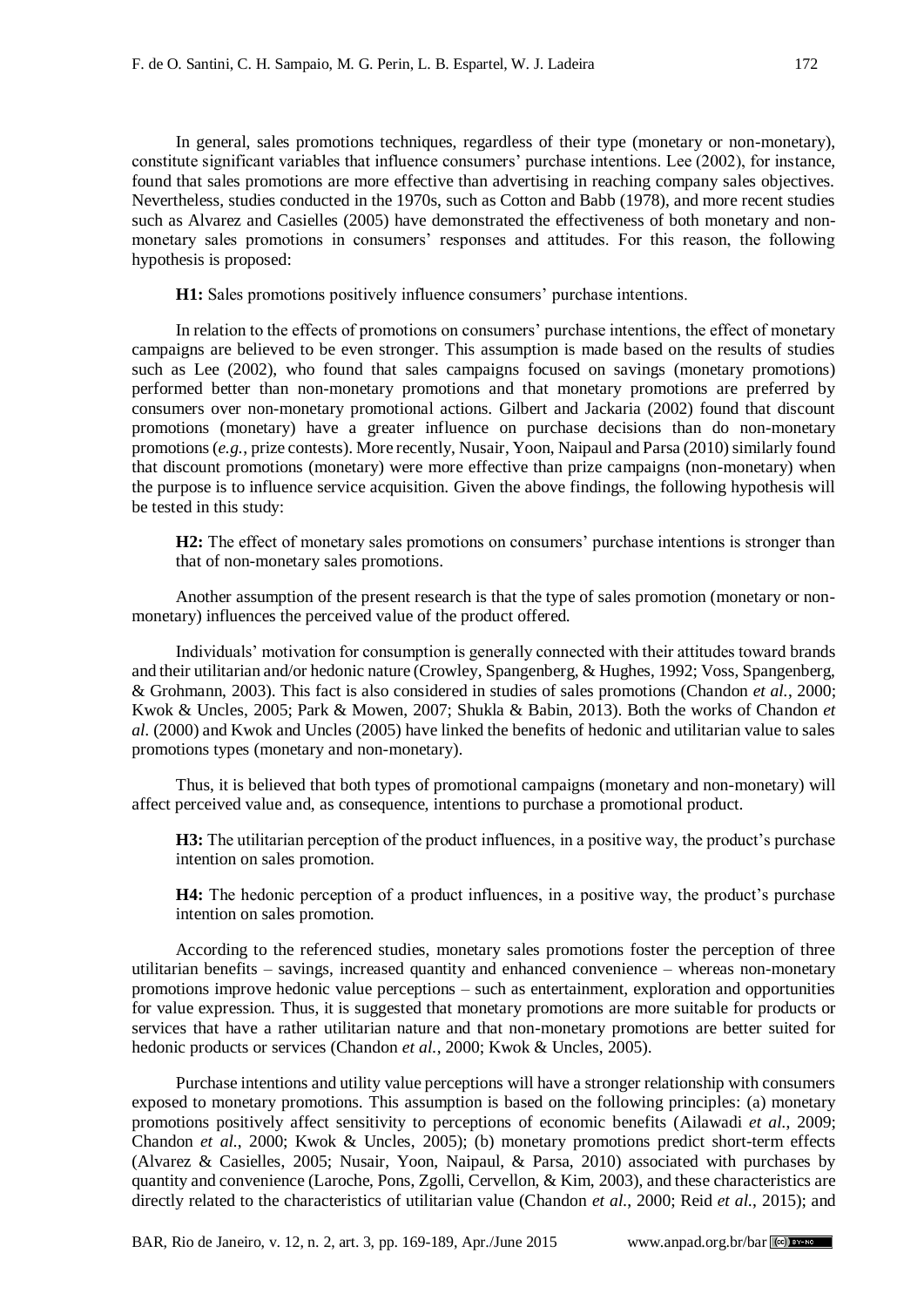(c) monetary promotions induce economic behaviors (Kwok & Uncles, 2005) and consequently relegate quality perceptions to second place (Martínez  $&$  Montaner, 2006), and such perceptions are associated with hedonic value perceptions (Chandon *et al.*, 2000). Thus, the following is hypothesized:

**H5:** The type of sales promotion moderates the relationship between the utilitarian value perceptions and purchase intentions for a promoted product, with the perception of utilitarian value being stronger (weaker) for monetary (non-monetary) promotions.

In the sixth hypothesis, a moderating role of the sales promotion type in the relationship between hedonic product value perceptions and purchase intentions is expected. In this case, a stronger relationship is expected for consumers exposed to non-monetary promotion. This assumption is based on the following arguments: (a) consumers who are exposed to non-monetary campaigns are less sensitive to price (Ailawadi *et al.*, 2009); (b) non-monetary promotions are effective in evoking longterm behaviors, such as those related to brand image (Aaker, 1991; Esteban-Bravo, Mugica, & Vidal-Sanz, 2009; Gupta, 1988); (c) non-monetary promotions stimulate exploration perceptions, selfexpression and entertainment (Schindler, 1989), which are related to hedonic value perceptions (Chandon *et al.*, 2000; Kwok & Uncles, 2005); and (d) non-monetary promotions are aligned with experiential purchase orientations, as demonstrated in the results of the recent research (Büttner, Florack, & Göritz, 2015). Based on these arguments, the following hypothesis is proposed:

**H6:** The type of sales promotion moderates the relationship between the hedonic value perceptions and purchase intentions for a promoted product, with hedonic value perceptions being stronger (weaker) for non-monetary (monetary) promotions.

Perceived risk has been proven to be an important construct in explaining consumer behavior, and its study has been widely discussed (Blackwell, Miniard, & Engel, 2005; Solomon, 2011). This issue has been debated not only in the field of marketing but also in psychology research (Dholakia, 2000; Mitchell, 1999). Dholakia (2000) generally defines perceived risk as a negative feeling that may emerge from the purchase of a product.

Studies such as those conducted by Hisrich, Dornoff and Kernan (1972) and Choi and Lee (2003) have shown that the perception of risk affects a consumer's propensity to make a buying decision. In this sense, when consumers perceive risks, they assess those risks before making a decision (Weegels & Kanis, 2000). These authors also emphasized that the perception of risk is greater under unusual situations because the lack of prior knowledge is influenced by a number of factors that strengthen the perception of risk (Weegels & Kanis, 2000).

One dimension of perceived risk is financial risk, which occurs when a consumer perceives a risk of possible monetary loss when buying a product (Dholakia, 2000). Such a loss could be related to the depreciation of a product or to potential expenses related to repairs and maintenance (Mitchell, 1999), and it is a major dimension involved in determining risk perceptions (Agarwal & Teas, 2001; Ofir & Bechtel, 1990).

Simon and Victor (1994) claimed that sales promotion techniques are effective alternatives for reducing consumer perceptions of risk. This connection is even clearer in the study by Garretson, Burton and Clow (1999), who tested and confirmed the hypothesis proposing the use of discount coupons (monetary promotion) for reducing perceived risk associated with service consumption. However, this same study demonstrated that discount promotions have a negative effect on perceived service quality. Santini (2013) tested, among other factors, the direct effect of perceived financial risk on the intention to purchase a discount product (monetary promotion). The study confirmed the assumption of a negative relationship between these two variables. Hence, the following relationship is expected:

**H7:** Sales promotions negatively influence the relationship between the financial risk perception of a product and consumer purchase intentions.

Based on the arguments above, promotion that reduces the basic product price can provoke an attitude of prudence that is related to consumers' cognitive dimensions and is therefore connected to the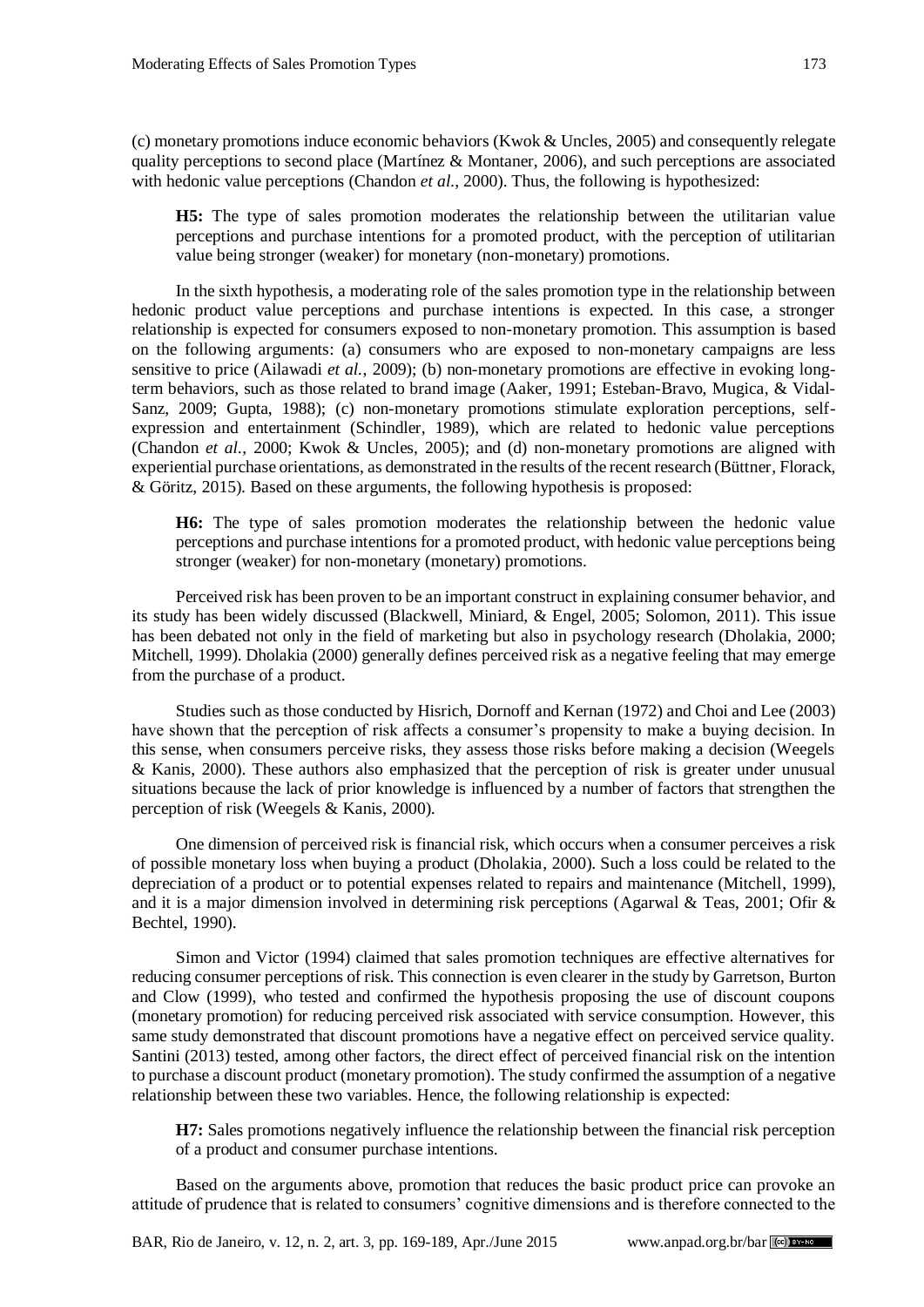utilitarian aspects presumably involved in a monetary promotion (Chandon *et al.*, 2000; Kwok & Uncles, 2005). Non-monetary promotions, as already mentioned, do not change basic product prices and are thus expected to have a less harmful effect on the relationship between perceived financial risk and purchase intentions, as their effect is related to non-functional benefits.

In addition, unlike monetary promotions that encourage perception of the economic benefits of a promoted product or service (Ailawadi *et al.*, 2009), non-monetary campaigns evoke perceptions of quality (Chandon *et al.*, 2000; Martínez & Montaner, 2006). This characteristic aims to combat negative risk perceptions (Apaydin & Koksal, 2011; Shimp & Bearden, 1982). Thus, the following hypothesis is proposed:

**H8:** The type of sales promotion moderates the relationship between the risk perception and purchase intention of the promoted product, with the perception of risk being stronger (weaker) for monetary (non-monetary) promotions.

Figure 1 shows the antecedents of purchase intentions and the moderating role of promotion type interacting with the direct hypothesized relationships.



**Figure 1.** Proposed Conceptual Model

# **Method**

Based on the proposed hypotheses, an experimental research design was chosen and was preceded by an exploratory and descriptive step aimed at defining the product, the discount (monetary promotion) and the awards (non-monetary promotion) to be used in the experimental stage.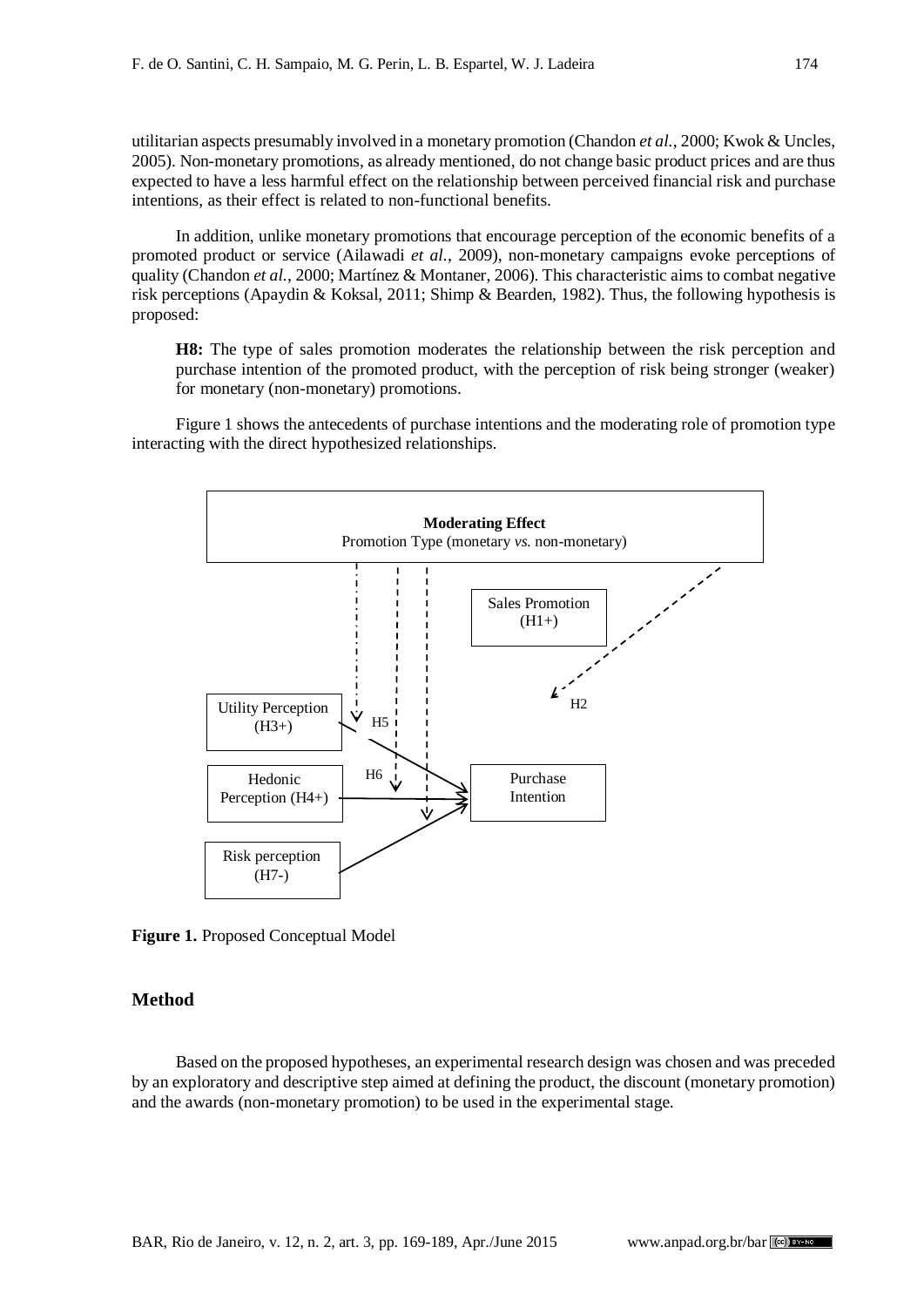## **Exploratory and descriptive stages**

In the exploratory stage, data were collected from a secondary source, Groupon, a collective buying site whose products and offered discounts were analyzed over a period of 15 days. From this analysis, it was possible to identify the most common products and the average discounts offered on that group buying site. In the same period, in addition to the referenced site, the most frequent awards granted in prize contests promoted by the Brazilian retail market were surveyed based on information obtained from the National Operations Department of Commercial Promotions, an agency of the Brazilian Federal Savings Bank responsible for the supervision of such promotions.

After identifying the products, discounts and prizes that are most common in the market, this study conducted descriptive research that culminated in the selection of the product that was found to be the most familiar and realistic from the view of the study participants, which is essential to ensure both the internal and external validity of a laboratory experiment (Wilson, Aronson, & Carlsmith, 2010).

For application in the descriptive stage, six different products were selected and applied individually by means of research instruments with response scales for the following factors: (a) interest in the product (Bruner & Hensel, 1998), (b) hedonic or utilitarian value perceptions (Voss *et al.*, 2003), and (c) financial risk (Stone & Grønhaug, 1993). The questionnaires were administered to 182 business management students at a higher education institution located in southern Brazil.

This research aimed to analyze a single product from the perspective of the feelings that the interviewees associated with the product. For this reason, rather than considering the concepts involved in the research (value and risk perceptions) from the product perspective, we aimed to address them from the perspective of interviewed consumers. Accordingly, products that could generate extreme behaviors were excluded, as such behaviors could affect the results of the survey; for example, a product with a high perceived financial risk would tend to be associated with weaker purchase intentions regardless of whether a sales promotion was applied (Chanvarasuth, Sarin, & Sego, 2002; Teimoury, Fesharaki, & Bazyar, 2010).

The selection of the product used in the experimental stage was based on observations of behaviors that are least related to the constructs (purchase intentions, hedonic and utilitarian value perceptions, and financial risk) by analyzing the mean and the variation in participants' responses to each behavior on the basis of standard deviations. Such an analysis identified the **netbook** as the product that showed the greatest variation in behaviors (purchase intentions, hedonic and utilitarian value perceptions, and financial risk). After the product to be used in the research was identified, the average discount offered for this product by the collective buying site was calculated. This information was obtained during the exploratory stage, as described above. This assessment showed an average discount of 37%, which was used in the monetary promotion experimental scenario. With this same purpose, the campaigns of prize contests authorized by the National Operations Department of Commercial Promotions were examined, revealing the predominance of contests to win brand new cars. Thus, this good was used in manipulating non-monetary sales promotion scenarios.

## **Experimental stage**

The present study was characterized as a laboratory experiment in which two variables were manipulated – the presence of a sales promotion (with or without) and the type of promotion (monetary, discount; non-monetary, prize contests). A within-subjects design was used to analyze the presence of sales promotions, whereas the type of promotion was examined using a between-subjects design.

The participants were randomly assigned to the two possible scenarios. They first received an advertisement for the netbook. The advertisement consisted of a brief description of the product and its stated value, followed by five questions aiming to assess the respondents' purchase intentions. In this scenario, the type of promotion was not manipulated.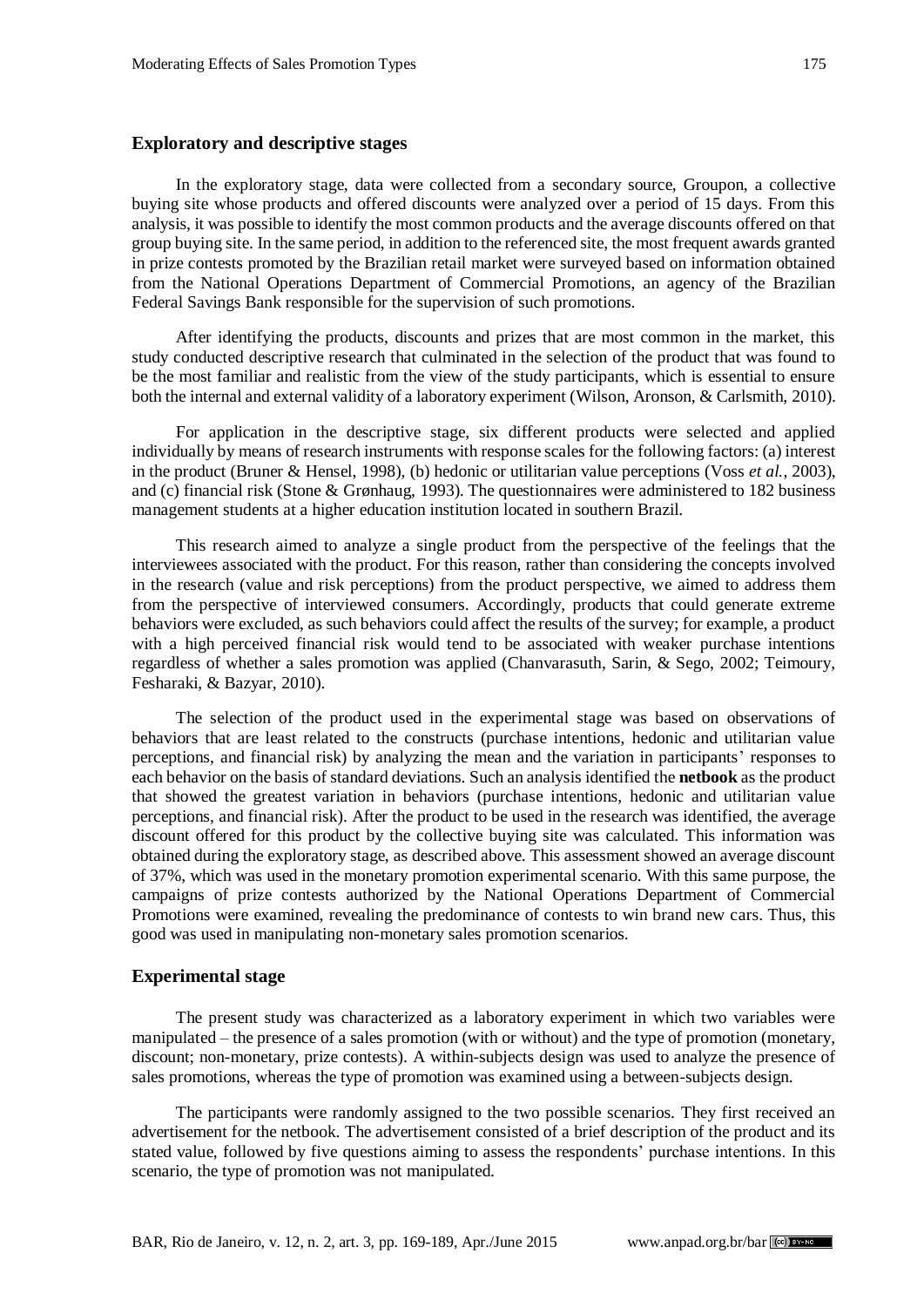Once completed, the questionnaires were collected, and the participants received an advertisement for the same product again with the same features, but in this case, a price discount promotion was included (a monetary promotion). For the non-monetary promotion scenario, the participants received an advertisement for the same product showing the same characteristics and price, but this case featured a prize promotion indicating that those who purchased the product could win a brand new car. In addition to this information, the respondents' purchase intentions, hedonic and utilitarian value perceptions, and financial risk perceptions were measured using the scales mentioned above.

## *Data collection*

The study sample included 600 students selected by quota sampling. It is worth noting that samples of students are recommended when testing the application of a theory in which the homogeneity of respondents is essential (Calder, Philips, & Tybout, 1981). The data were collected in September and October of 2013 in a Higher Education Institute located in Rio Grande do Sul. Only business administration students participated in the research.

#### *Research instrument*

The survey instrument was composed of the following constructs: (a) the intention to purchase the product (both with and without a sales promotion) measured using a five-item scale (Bruner & Hensel, 1998), (b) perceptions of the hedonic (five items) and utilitarian (three items) value of the product (adapted from Voss *et al.*, 2003) and (c) the perceived financial risk (three items) of the promoted product (Stone & Grønhaug, 1993). In the Appendix A you will find all the items of the scale used in the study, the average rates, standard deviations, factor loadings and reliability (simple and composite) and in the Appendix B the correlation matrix.

#### *Strange variable control*

To control for extraneous variables, none of the offered products were associated with a brand. This measure aimed to avoid the influence of this variable on the participants' purchase intentions given that previous studies have reported such a relationship (Aaker, Kumar, & Day, 1998; Keller & Lehmann, 2006). The researcher's personal supervision of the administration of questionnaires helped to control for interactions among respondents, which could be a variable that would interfere with the results. Another major variable that was controlled because of the artificiality of the experiment was the financial resources available to participants, as this variable is an important element of increased purchase incidence (Hausman, 2000; Iyer, 1989). Possible sociodemographic influences on the research results were also controlled, such as income, sex and age, because the use of student samples in this type of study allows for homogeneous samples and enhanced internal validity of the experiment (Peterson, 2001).

#### **Results**

The first step before analyzing the results was the purification of the database. At this stage, we excluded outliers from the final sample. For this purpose, the data were scanned to identify questionnaires with a large number of non-responses (4), univariate outliers (5) and multivariate outliers (2). After excluding these questionnaires, the research proceeded with 589 respondents whose incomes were primarily between R\$1,000 and R\$3,000 (56.4%), whose ages largely ranged from 19 to 25 years (47.4%), and who were primarily female (58.7%). Table 1 presents the demographic information in detail.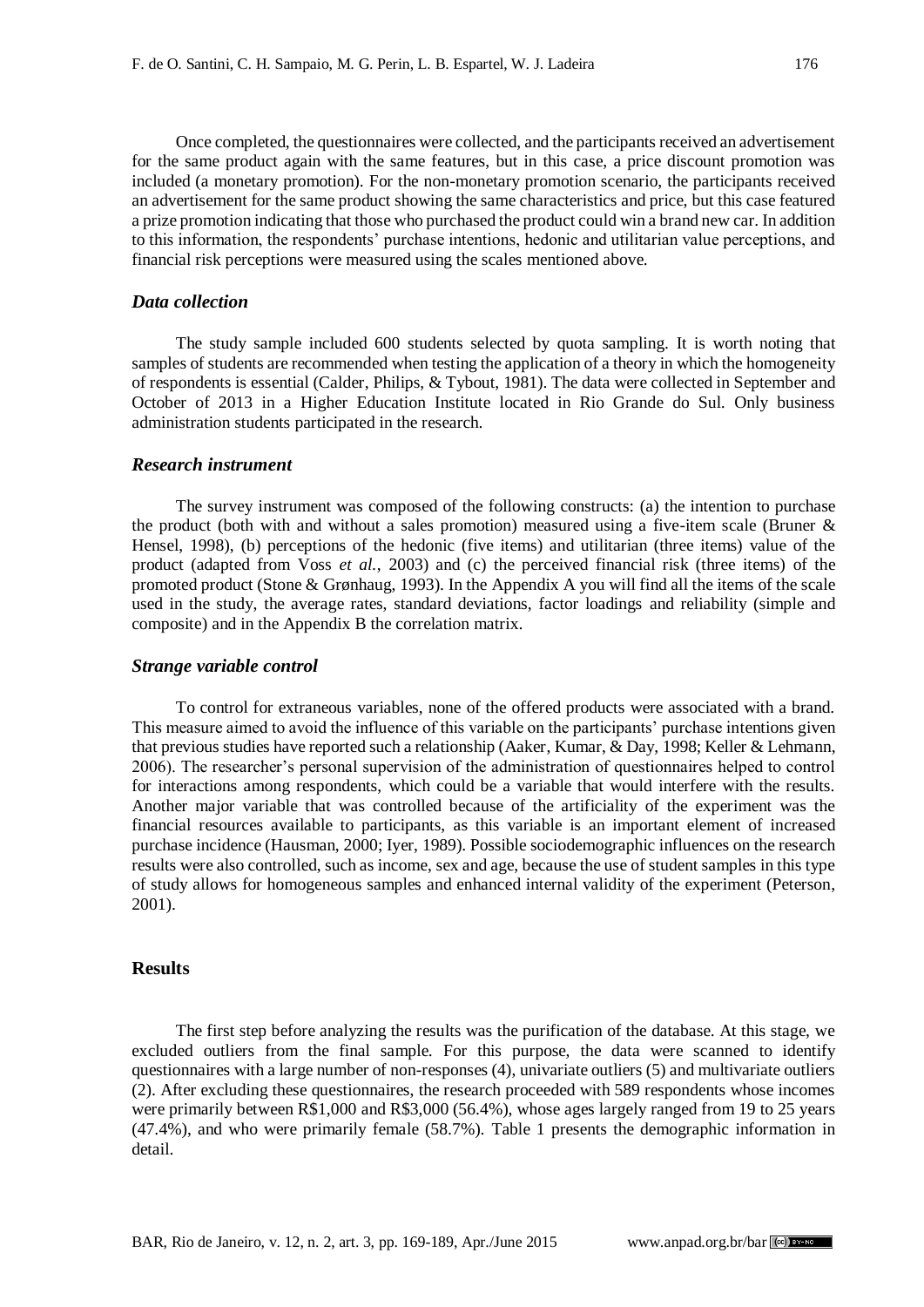Table 1

#### **Descriptive Analysis of Sample**

| <b>Gender</b>              | Valid Percentage (%) | Frequency |
|----------------------------|----------------------|-----------|
| Female                     | 58.07                | 341       |
| Male                       | 41.93                | 239       |
| Income*                    | Valid Percentage (%) | Frequency |
| Up to R\$1.000             | 18.04                | 106       |
| From R\$1.001 to R\$3.000  | 56.4                 | 325       |
| From R\$3.001 to R\$5.000  | 14.9                 | 86        |
| From R\$5.001 to R\$10.000 | 5.7                  | 33        |
| Above R\$10.000            | 4.3                  | 25        |
| Age                        | Valid Percentage (%) | Frequency |
| 19 to 25 years             | 47.4                 | 274       |
| 26 to 35 years             | 38.4                 | 222       |
| 36 to 45 years             | 11.6                 | 67        |
| Over 45 years              | 2.6                  | 15        |

**Note**. Source: The authors' data obtained in this research.

\* At the time of data collection \$1.00 was R\$2.23.

#### **Sales promotions and purchase intentions**

First, we evaluated the experiment manipulation check. Two variables were manipulated: sales promotion (with or without) and type of sales promotion (monetary *vs.* non-monetary). Participants were asked if they had noticed differences between the first questionnaire (without promotion) and the second (monetary or non-monetary promotion). Respondents from non-monetary promotion scenarios mentioned that the distribution of the prizes was the discrepant element. Respondents from monetary scenario mentioned that the discount was the discrepant element.

After the manipulation check was confirmed, the first hypothesis predicted that the sales promotion techniques would positively influence consumer purchase intentions and that the discount promotion (monetary) technique would more strongly influence this behavior than the prize promotion (non-monetary) technique.

A t-test was thus performed to evaluate the influence of sales promotions, regardless of type, on consumers' purchase intentions, and an analysis of variance (ANOVA) was conducted to test the hypothesis that predicted a greater and statistically significant difference for the group exposed to a monetary promotion (discount). Figure 2 below presents the results obtained.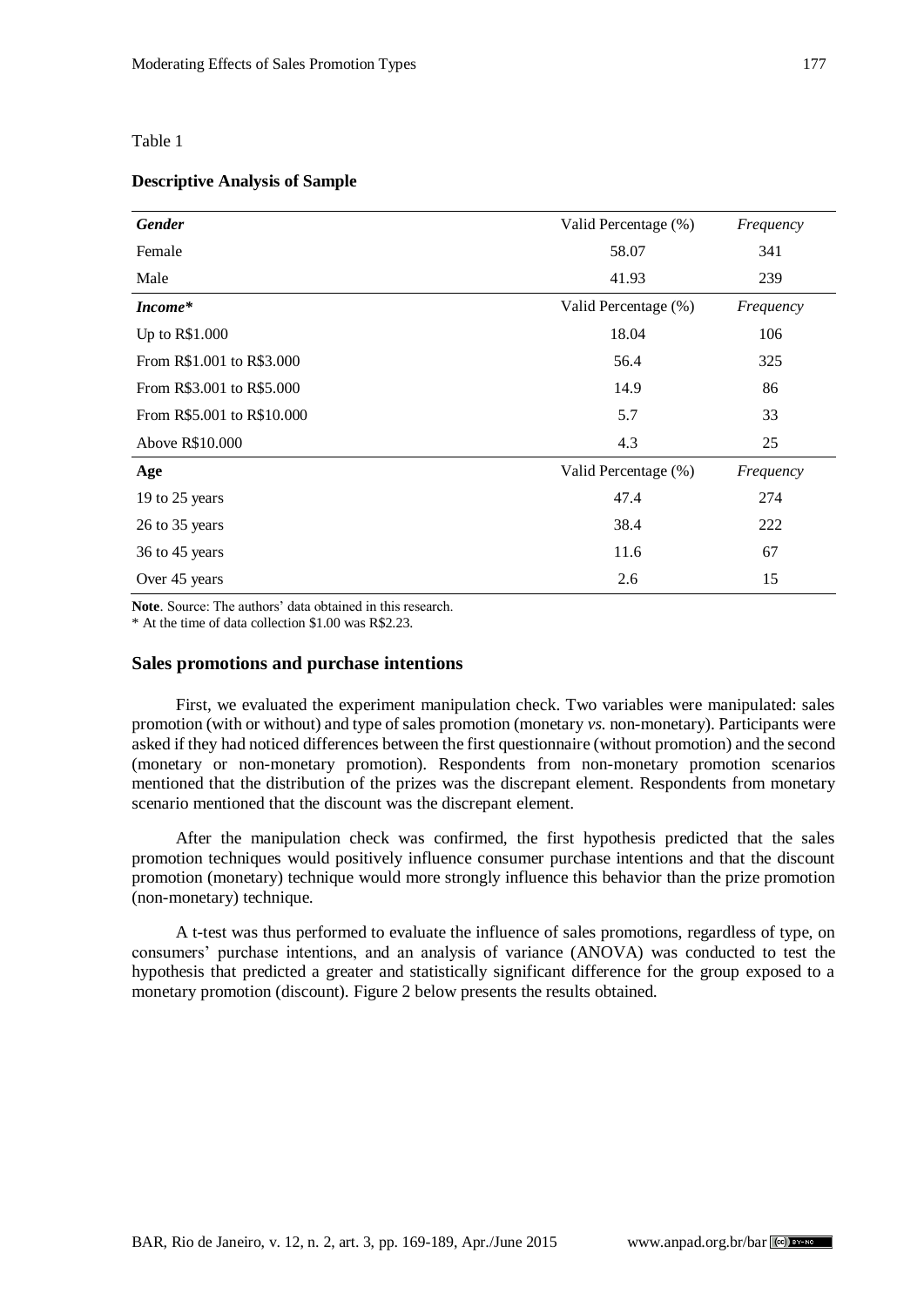

**Figure 2.** Analysis of Sales Promotions on Consumer Purchase Intentions

First, the results indicate that regardless of the type of sales promotion (monetary or nonmonetary), these promotions affected consumers' purchase intentions (mean **without promotion** = 3.01,  $SD = 1.18$ , mean **with promotion** = 3.38,  $SD = 1.24$ , t = -9.346; p <0.001). The results also show that the monetary promotion had a stronger influence on consumer purchase intentions than non-monetary sales promotion (mean **monetary promotion** =  $3.61$ ; SD =  $1.26$ ; confidence interval =  $3.475$  to  $3.747$ ; mean **non-monetary promotion** = 3.15;  $SD = 1.19$ ; confidence interval = 3.013 to 3.305;  $F = 5.082$ ; p <0.001), thus confirming H1 and H2. We emphasize that this analysis was conducted using GLM Anova and included gender and age covariates to determine whether they influence the behavior of the effect of sales promotion type on consumer purchase intentions. The results demonstrate that the covariates mentioned did not influence the results, given that their inclusion did not induce a change in behavior (**gender***:* F *=* 3.406; p = 0.065; **income***:* F = 0.616; p = 0.521; **age:** F *=* 2.523; p *=* 0.113).

This result is consistent with the findings of previous studies demonstrating a positive effect of sales promotions on consumer behavior (Alvarez & Casielles, 2005; Gupta, 1988), and it reinforces the theoretical assumption that sales promotions are a key strategy for influencing consumer buying behavior (Blattberg & Neslin, 1990), stimulating demand and encouraging brand switching (Davis, Inman, & McAlister, 1992; Gupta, 1988).

## **Moderating effects of promotion type and the relationship among consumption value, perceived financial risk and purchase intentions**

The parameters of the equation model presented appropriate indices: chi-square = 322.489; degrees of freedom = 101; probability level =  $0.001$ ; chi-square/degrees of freedom =  $3.19$ ; CFI =  $0.967$ ;  $NFI = 0.953$ ; and  $RMSEA = 0.061$ .

Multigroup structural equation modeling was used to analyze the hypotheses predicting moderating effects. This approach allows for categorizing a variable (nominal or ordinal) into two or more groups to form a moderator hypothesis (Krull & MacKinnon, 2001). In the present case, the moderator hypothesis suggests a difference in the intention of paths between the established constructs, given the level of intensity related to the type of sales promotion. Promotion type (monetary and nonmonetary) was manipulated by applying distinct scenarios in which one group was exposed to a discount (monetary) promotion and the other to a prize (non-monetary) promotion.

After the groups were separated, to test the moderating effect of promotion type, the parameters were simultaneously estimated for each group.

**H3** and **H5** predicted a direct relationship between the perception of utilitarian product value and the intention to buy the promoted product and a moderating relationship between sales promotion type (monetary *vs.* non-monetary) in the relationship between utilitarian value perceptions and purchase intentions for the promoted product, respectively. The results from the direct relationship of the two constructs, without the interaction of sales promotion type, were positive and significant ( $\beta = 0.475$ , p <0.001) and thus confirm H3. This finding supports the assumptions of Chandon *et al.* (2000) and Kwok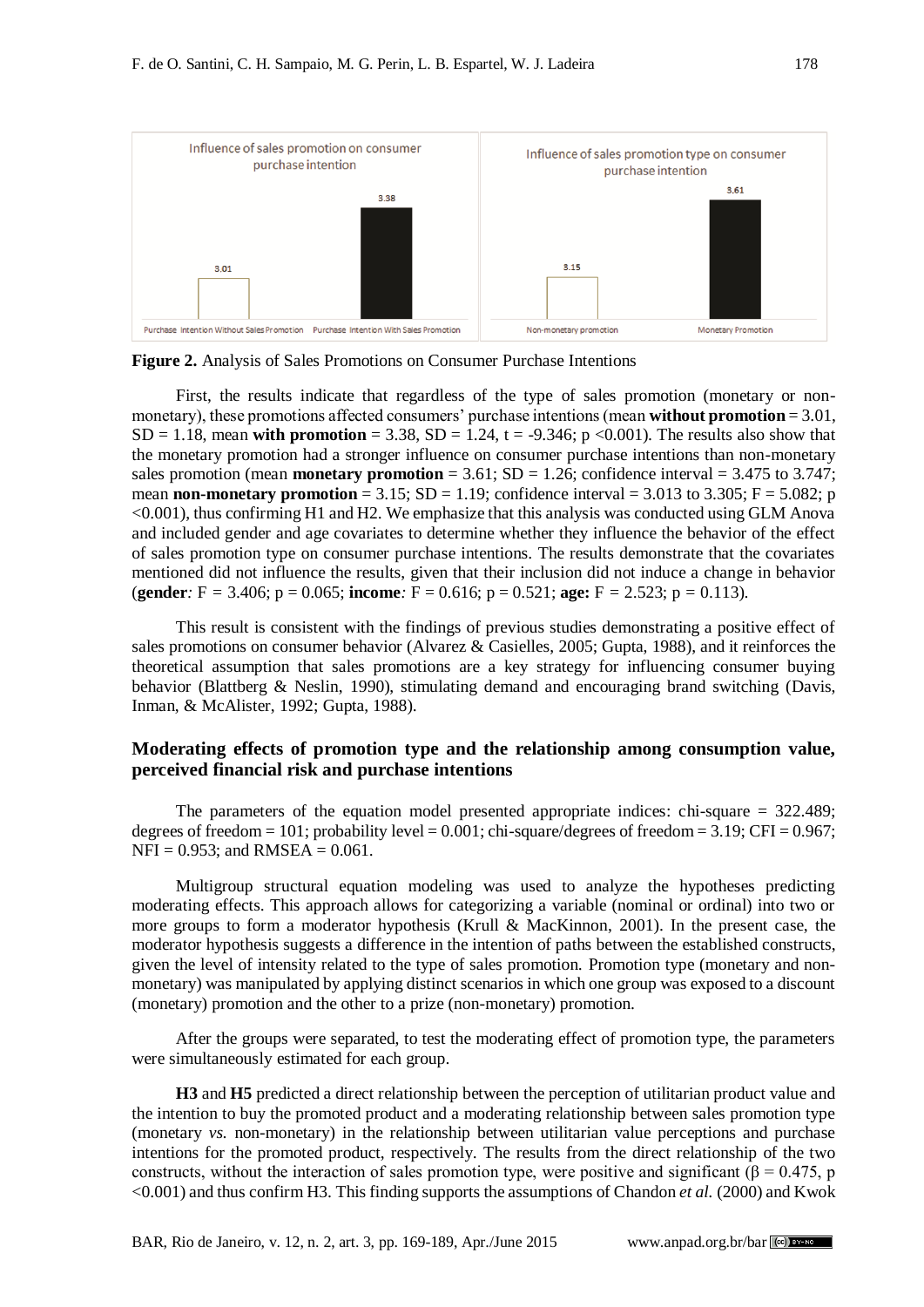and Uncles (2005), who suggested that sales promotions can be viewed through the lens of visible (extrinsic) utilitarian benefits. Figure 3 shows the findings of the H5 tests.



#### **Figure 3**. Moderation in H5

Figure 3 indicates that the slope is greater for the monetary promotion ( $\beta = 0.712$ ; p <0.001; confidence interval = 0.621 to 0.787) than for the non-monetary promotion (β = 0.310; p <0.001); *i.e.*, the expected effect is observed. It should be noted that the chi-square indicator referring to the significant difference between models was significant ( $\gamma^2 = 28.260$ ; p <0.001; confidence interval = 0.186 to 0.409), which confirms H5. Considering that monetary promotions are related to price and, accordingly, to a visible and practical benefit, one could state that this relationship is associated with the utilitarian rather than hedonic aspects of the product. This assumption is reinforced when we consider the claims by Hirschman and Holbrook (1982) and Ailawadi, Beauchamp, Donthu, Gauri and Shankar (2009) that the price, which is fully linked to the discount (monetary) promotion, provides a utilitarian benefit composed of the instrumental, functional and cognitive features that generate a consumer response.

**H4 and H6** evaluated the direct effect of hedonic value perceptions and purchase intentions and the moderating effect of sales promotion type on the relationship between hedonic value perceptions and purchase intentions for the promoted product. The direct relationship between the constructs hedonic value perceptions and purchase intentions was confirmed by the findings (β = 0.268; p <0.001), thus supporting H4. Figure 4 presents the testing of H6 to assess the moderating effect of the type of sales promotion on the relationship between hedonic value perceptions and the intention to purchase the promoted product.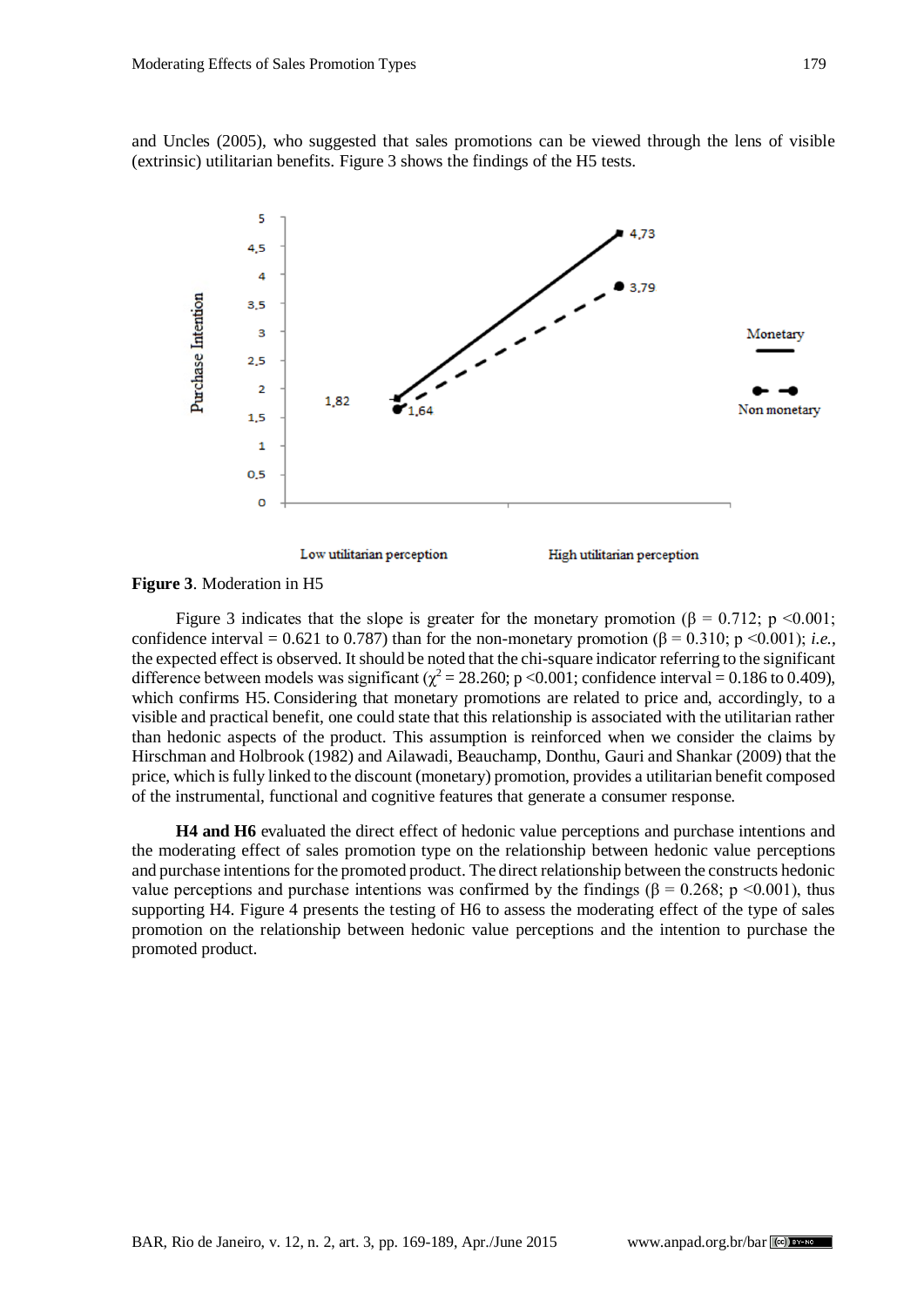

#### **Figure 4**. Moderation in H6

Figure 4 shows that the slope was positive and significant for the non-monetary sales promotion  $(\beta = 0.550; p \le 0.001;$  confidence interval = 0.457 to 0.653) and not significant for monetary promotion; i.e., the indices support H6, as there was a significant difference between the models ( $\chi^2 = 32.061$ ; p<0.001). The results again support the assumptions of Chandon *et al.* (2000) and Kwok and Uncles (2005) that linked hedonic and utilitarian values to sales promotion type (monetary and non-monetary). This finding was evidenced by the confirmation of H6.

The hedonic value dimension is linked to the emotional and experiential aspects, such that hedonic goods are appreciated without consideration of their practical aspects (Chandon *et al.*, 2000). Considering that the monetary promotion is highly connected to price and, consequently, to a visible and practical benefit of the product, this type of promotion is related to utilitarian rather than hedonic aspects of the product. Instead, hedonic perceptions are more strongly related to non-monetary (prize contest) promotions. Hence, sales promotion technique generates the perception of exploration and selfexpression (Schindler, 1989). Research conducted by Büttner, Florack and Göritz (2015) showed that consumers with experiential shopping guidelines choose non-monetary campaigns when compared to task-focused consumers.

Thus, the discount promotion associated with the perception of hedonic value generates a state of discomfort in the consumer, leading to an increased sense of prudence (Davidoff, 1983) and negatively affecting the hedonic features. Conversely, non-monetary sales promotion, which adds value rather than decreasing value, is successful by offering a benefit such as a free gift or the possibility of winning a prize (Apaydin & Koksal, 2011; Shimp & Bearden, 1982), raising the purchase stimulus through the sense of entertainment (Chandon *et al.*, 2000), a characteristic associated with hedonic perception (Voss *et al.*, 2003).

Moreover, a large discount (monetary promotion) may dampen a major feature of hedonic products, which is the exclusivity associated with such products (Hirschman & Holbrook, 1982; Spangenberg, Voss, & Crowley, 1997). Furthermore, this negative effect may represent a significant obstacle to generating the need for pleasure and excitement that is essential to encouraging hedonic consumption (Dhar & Wertenbroch, 2000; Ramanathan & Menon, 2006). Finally, the findings presented in the present study allow us to suggest that monetary promotions weaken the dimensions of hedonic behavior highlighted by Arnold and Reynolds (2003), including the sense of belonging to certain groups and adherence to innovative styles. This effect occurs because a substantial rebate on the basic price of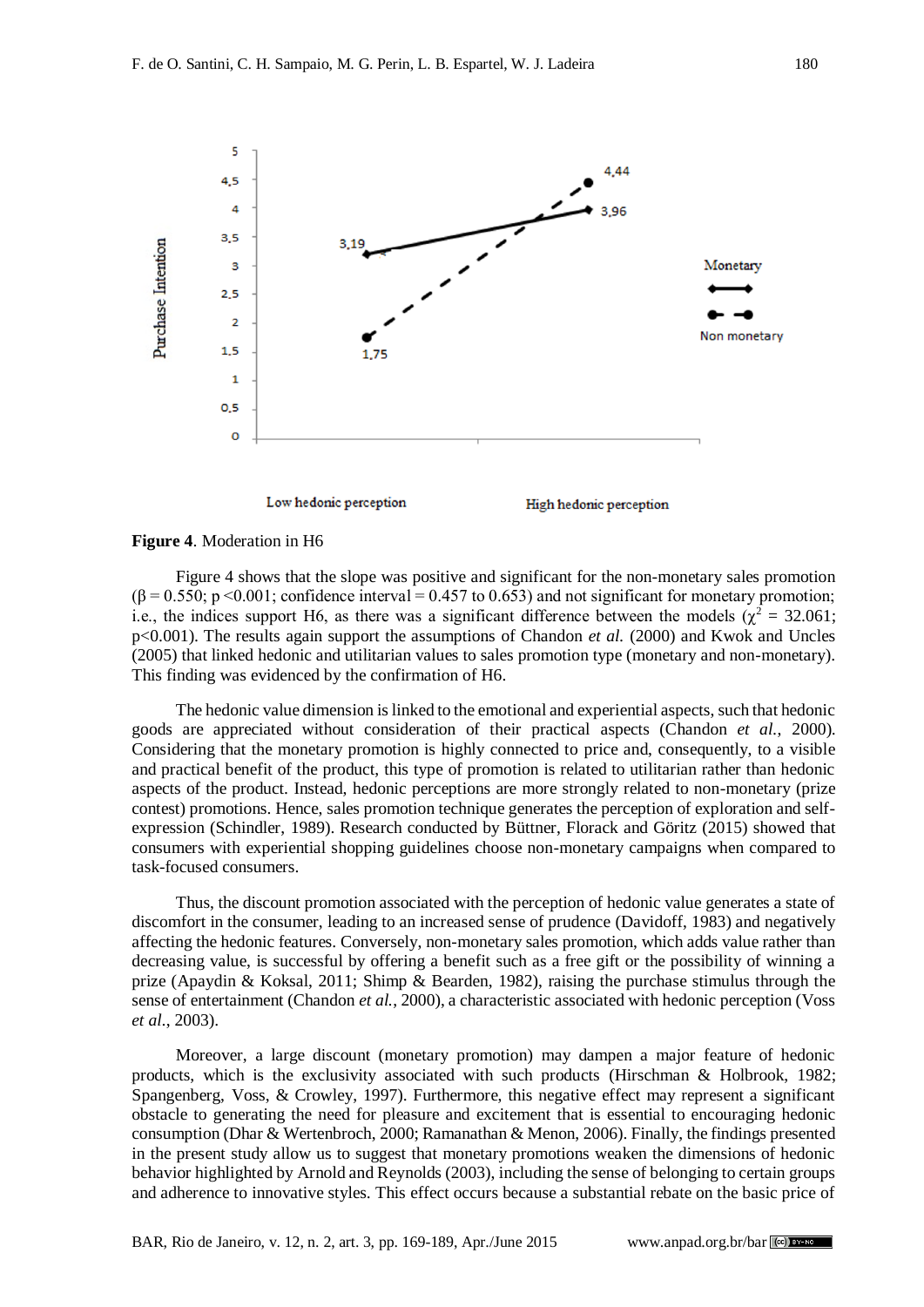a product may facilitate and increase its appeal to a variety of social groups and classes. This is reduced in monetary sales promotions since the benefits offered don't have direct benefits on the price (Alvarez & Casielles, 2005; Büttner *et al.*, 2015).

**H7 and H8** proposed a direct and negative effect from sales promotions on the relationship between the risk perception and purchase intention of the promoted product and a moderating effect from the type of sales promotion on the relationship between risk perception and purchase intentions, with monetary promotions having a stronger effect on risk perceptions. The direct relationship of these constructs was negative and significant.

The findings support H7 ( $\beta$  = -0.149; p <0.001), reinforcing previous observations that this perception is negatively associated with consumer purchase intentions. Similarly, the fear of monetary loss linked to the perception of financial risk is reinforced, even under the effects of sales promotions (Dholakia, 2000; Huang, Schrank, & Dubinsky, 2004).

Finally, Figure 5 presents the testing of **H8**, which predicted a more positive relationship between perceived financial risk and consumer purchase intentions for non-monetary promotions.



**Figure 5.** Moderation in H8

A significant and negative relationship between financial risk and purchase intention was observed for the group exposed to a monetary promotion ( $\beta$  = -0.158; p = 0.36; confidence interval = -0.264 to -0.068), whereas the relationship was not significant for the group exposed to a non-monetary promotion ( $\beta$  = -0.028; p >0.05; confidence interval = -0.117 to 0.047). It is worth noting that there was a significant difference between the groups ( $\chi^2$  = 4.395; p<0.05), thus confirming what was suggested in H8.

The results found for H8 reinforce the assumption that a discount (monetary) promotion can encourage perceptions of psychological risk and social risk (Jacoby & Kaplan, 1972), corroborating the proposal by Garretson *et al.* (1999), who claimed that the perception of product or service quality should always come first and that promotional tools should be secondary. This study also found that the discount attached to a service is negatively associated with perceptions of quality, suggesting that this finding may also apply to a discounted product.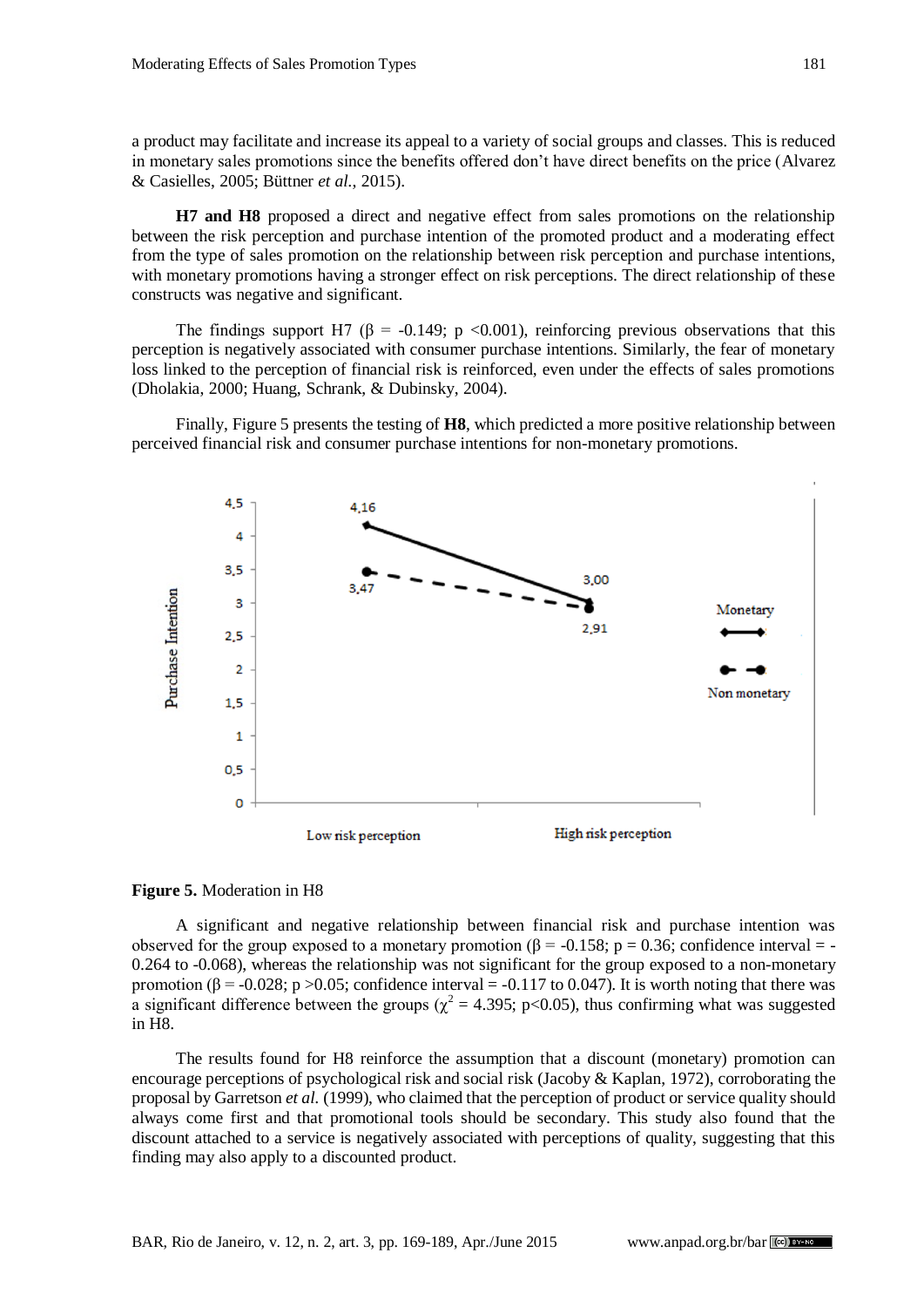## **Final Remarks**

The present study aimed to analyze consumer behavior in relation to sales promotions by examining the positive or negative relationships that could explain such behavior and by evaluating the moderating effect of promotion type (either monetary or non-monetary) on this process.

In the academic sphere, this study offers a contribution from at least three perspectives. **First**, the literature on sales promotions seeks works investigating moderators that may either enhance or minimize the impact of these promotions on consumer behavior (Alvarez & Casielles, 2005; Low & Mohr, 2000). **Second**, there is an academic demand to examine marketing actions that may be positively related to hedonic and utilitarian product value perceptions (Alzate & Guilhermo, 2003; Hightower, Brady, & Baker, 2002). **Third**, this study contributes to filling the gaps in the literature requiring analyses of the potential effects on the perception of risk associated with a product or service (Garretson, Burton, & Clow, 1999; Simon & Victor, 1994).

For the business context, the findings point to important guidelines for business managers. (a) **The results show that sales promotions, especially monetary promotions, can be a key element in inducing the sales of stocked products** as well as a tool for differentiation among highly competitive product categories (Jones, 2008). Thus, managers can consider the use of this promotional tool for encouraging consumers to try new products (Nbudisi  $\&$  Moi, 2005), increasing the purchase of promoted goods (Cotton & Babb, 1978) and boosting short-term sales volume (Blattberg & Neslin, 1990). (b) **The results indicate that a monetary promotion is more suitable for products that carry utilitarian value** because this type of promotion establishes consistent linkages between the product and offer (Chandon *et al.*, 2000; Kwok & Uncles, 2005), thus enhancing the effectiveness of this promotional tool in increasing product sales. (c) **Non-monetary promotions are more appropriate for products with hedonic value**. Therefore, we suggest that for products carrying largely hedonic attributes, monetary promotions should be avoided while non-monetary actions are encouraged. Another interesting assumption is linked to the use of this tool to launch new products, given that this feeling is related to hedonic value perceptions (Kim, 2008; Venkatraman & Price, 1990), and the findings revealed a positive relationship between this perception and the intention to purchase a promoted product. (d) **Nonmonetary promotions are more effective for reducing the perception of financial risk**; *i.e.*, discount promotions are not the most appropriate tools for encouraging the purchase of a product that evokes the perception of financial risk. It is emphasized that such an initiative should be considered based on the assessment of other variables related to the segment in which a company operates and the level of competitiveness of the product category, in addition to the profile of consumers served.

The subject of sales promotions and its investigation still have extensive room for debate because, despite being a widespread and important management technique, this subject has scarcely been studied in the academic context (Alvarez & Casielles, 2005; D'Astous & Landreville, 2003; Jones, 2008). From this perspective, the current study seeks to contribute to a better understanding of behaviors related to sales promotions and their relationship with consumer purchase intentions. Nevertheless, the study has methodological limitations that must be considered. The analysis of risk perception was restricted to the dimension of financial risk. It is suggested that future studies evaluate other dimensions of risk within the proposed relationships. Similarly, as noted earlier, the interaction between products and services and their relationships with sales promotion techniques and perceived risk should be analyzed to verify possible differences in these relationships. It would also be interesting to evaluate other samples and sales promotion techniques (monetary and non-monetary) to assess the consolidation of the results found here. In this sense, based on the findings of this study, it would be worth analyzing and comparing how these constructs are affected by both sales promotions and advertising actions.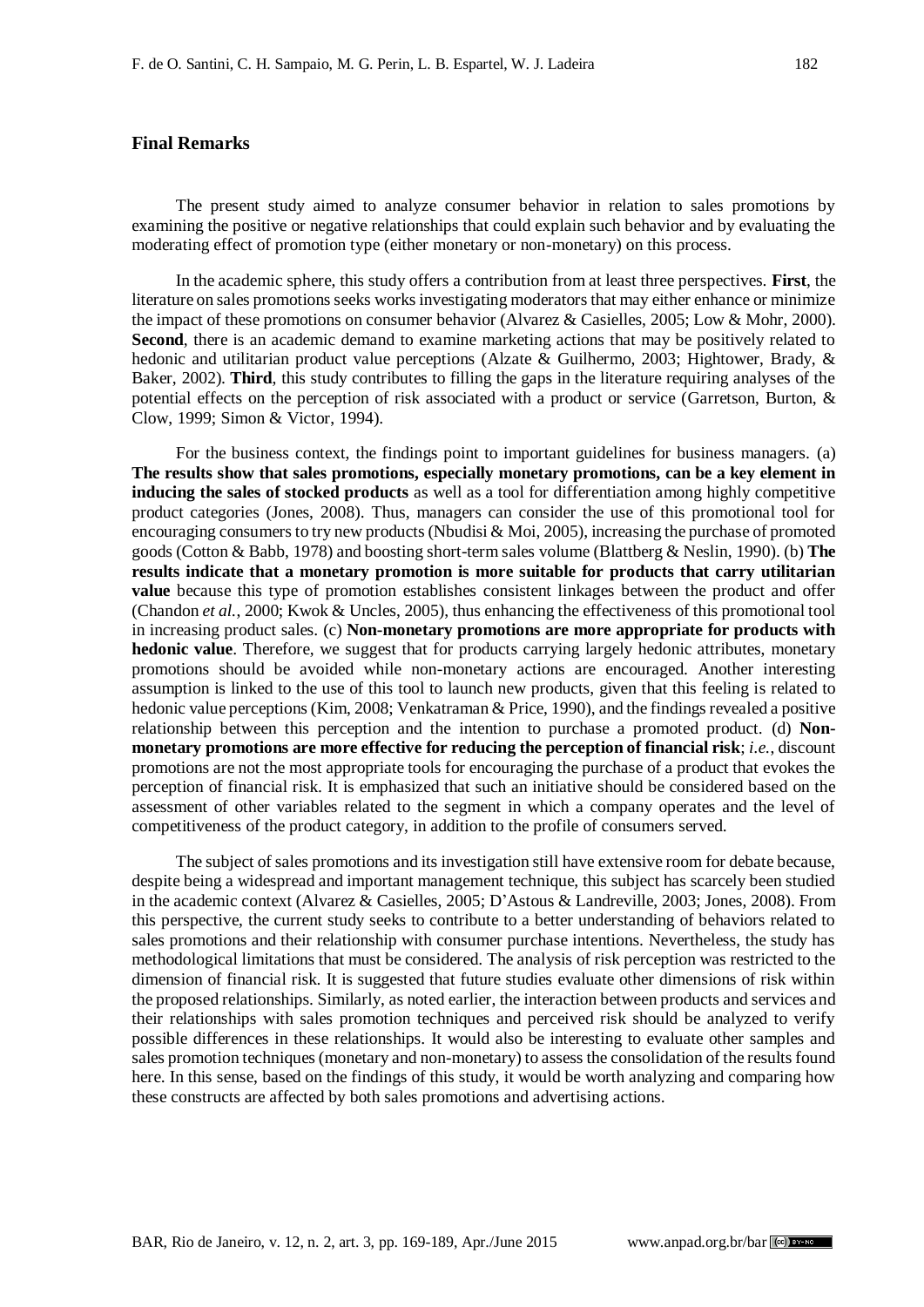#### **References**

- Aaker, D. A. (1991). *Managing brand equity: capitalizing on the value of a brand name*. New York: The Free Press.
- Aaker, D. A., Kumar, V., & Day, G. (1998). *Marketing research*. New York: Wiley & Sons.
- Agarwal, S., & Teas, R. K. (2001). Perceived value: mediating role of perceived risk. *Journal of Marketing Theory and Practice*, *9*(4), 1-14.
- Ailawadi, K. L., Beauchamp, J. P., Donthu, N., Gauri, D. K., & Shankar, V. (2009). Communication and promotion decisions in retailing: a review and directions for future research*. Journal of Retailing*, *85*(1), 42-55. doi: 10.1016/j.jretai.2008.11.002
- Alvarez, B. A., & Casielles, R. V. (2005). Consumer evaluations of sales promotion: the effect on brand choice. *European Journal of Marketing*, *39*(1/2), 54-70. doi: 10.1108/03090560510572016
- Alzate, W., & Guilhermo, G. A. (2003). *The influence of positive reinforcement and discriminative stimuli on impulsive buying behavior: a behavioural perspective model* (Doctoral dissertation). The University of Guelph, Ontario, Canada.
- Apaydin, F., & Köksal, M. E. (2011). Turkish consumers´ risk perception towards global computer brands. *International Journal of Marketing Studies*, *3*(3), 165-173. doi: 10.5539/ijms.v3n3p165
- Arnold, M. J., & Reynolds, K. E. (2003). Hedonic shopping motivations. *Journal of Retailing, 79*(2), 77-95. doi: 10.1016/S0022-4359(03)00007-1
- Bertrand, K. (1998). Premiums prime the market. *Advertising Age´s Business Marketing, 83*(5), 6-11.
- Blackwell, R. D., Miniard, P. W., & Engel, J. F. (2005). *Comportamento do consumidor*. São Paulo: Pioneira Thomson Learning.
- Blattberg, R. C., & Neslin, S. (1990). *Sales promotion concepts, methods, and strategies.* New Jersey: Prentice-Hall.
- Bruner, G. C., & Hensel, P. J. (1998). *Marketing scales handbook: a compilation of multi-items measures* (Vol. 2). Chicago: American Marketing Association.
- Büttner, O. B., Florack, A., & Göritz, A. S. (2015). How shopping orientation influences the effectiveness of monetary and nonmonetary promotions. *European Journal of Marketing*, *49*(1/2), 170-189. doi: 10.1108/EJM-01-2012-0044
- Calder, B. J., Philips, L. W., & Tybout, A. M. (1981). Designing research for application. *Journal of Consumer Research, 8*(2), 197-207.
- Chandon, P., Wansink, B., & Laurent, G. (2000). A benefit congruency framework of sales promotion effectiveness. *Journal of Marketing, 64*(4), 65-81.
- Chanvarasuth, N., Sarin, S., & Sego, T. (2002, February). Strategic use of bundling for marketing new high-tech products: strategies for reducing consumers' risk perception. *Proceedings of AMA Winter Educators' Conference*, Austin, Texas, USA.
- Choi, J., & Lee, K. H. (2003). Risk perception and e-shopping: a cross-cultural study. *Journal of Fashion Marketing and Management*, *7*(1), 49-64. doi: 10.1108/13612020310464368
- Cotton, B. C., & Babb, E. M. (1978). Consumer response to promotion deals. *Journal of Marketing*, *42*(3), 109-113.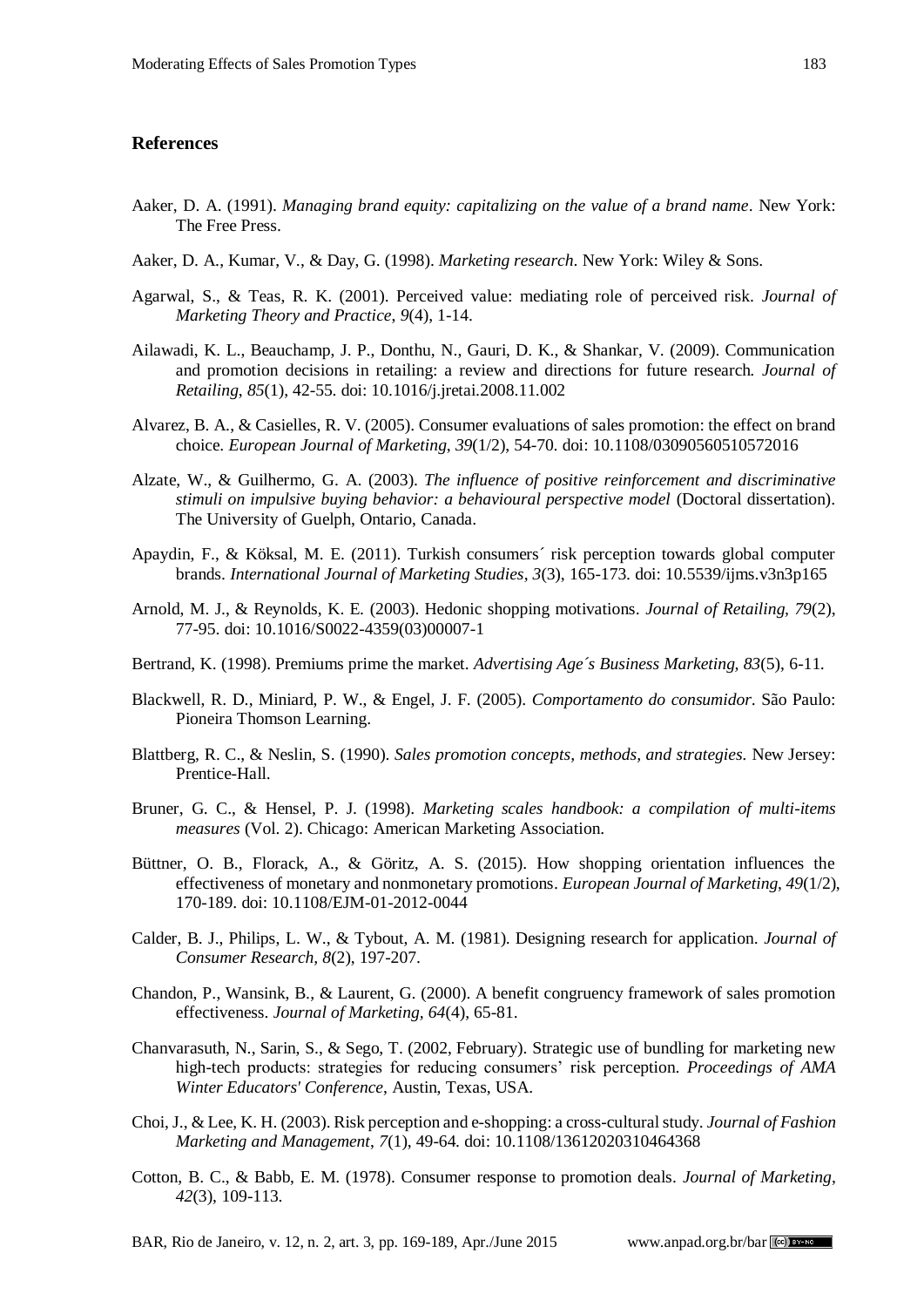- Crowley, A. E., Spangenberg, E. R., & Hughes, K. R. (1992). Measuring the hedonic and utilitarian dimensions of attitudes toward product categories. *Marketing Letters, 3*(3), 239-249. doi: 10.1007/BF00994132
- D´Astous, A., & Landreville, L. (2003). An experimental investigation of factors affecting consumers' perceptions of sales promotions. *European Journal of Marketing*, *37*(11/12), 1746-1761. doi: 10.1108/03090560310495447
- Davidoff, L. F. (1983). *Introdução a psicologia*. São Paulo: McGraw-Hill do Brasil.
- Davis, S., Inman, J. J., & McAlister, L. (1992). Promotion has a negative effect on brand evaluations: or does it? Additional disconfirming evidence. *Journal of Marketing Research, 29*(1), 143-148. doi: 10.2307/3172499
- Dhar, R., & Wertenbroch, K. (2000). Customer choice between hedonic and utilitarian goods. *Journal of Marketing Research, 37*(1), 60-71. doi: 10.1509/jmkr.37.1.60.18718
- Dholakia, U. M. (2000). Temptation and resistance: an integrated model of consumption impulse formation and enactment. *Psychology & Marketing, 17*(11), 955-982. doi: 10.1002/1520- 6793(200011)17:11<955::AID-MAR3>3.0.CO;2-J
- Esteban-Bravo, M., Mugica, J. M., & Vidal-Sanz, J. (2009). Magazine sales promotion. *Journal of Advertising, 38*(1), 137-146.
- Freo, M. (2005). The impact of sales promotions on store performance: a structural vector autoregressive approach. *Statistical Methods and Applications*, *14*(2), 271-281. doi: 10.1007/s10260-005-0114 x
- Garretson, J. A., Burton, S., & Clow, K. E. (1999). The influence of coupon face value on service quality expectations, risk perceptions and purchase intentions in the dental industry. *The Journal of Services Marketing*, *13*(1), 59-72. doi: 10.1108/08876049910256122
- Gilbert, D. C., & Jackaria, N. (2002). The efficacy of sales promotions in UK supermarkets: a consumer view. *International Journal of Retail & Distribution Management, 30*(6), 315-322. doi: 10.1108/09590550210429522
- Gupta, S. (1988). Impact of sales promotions on when, what, and how much to buy. *Journal of Marketing Research, 25*(4), 342-355.
- Hausman, A. (2000). A multi-method investigation of consumer motivations in impulse buying behavior. *Journal of Consumer Marketing*, *17*(5) 403-419. doi: 10.1108/07363760010341045
- Hightower, R., Brady, M. K., & Baker, T. L. (2002). Investigating the role of the physical environment in hedonic service consumption: an exploratory study of sporting events. *Journal of Business Research, 55*(9) 697-707. doi: 10.1016/S0148-2963(00)00211-3
- Hirschman, E. C., & Holbrook, M. B. (1982). Hedonic consumption: emerging concepts, methods and propositions. *Journal of Marketing, 46*(3), 92-107. doi: 10.2307/1251707
- Hisrich, R., Dornoff, R. J., & Kernan, J. B. (1972). Perceived risk in store selection. *Journal of Marketing Research, 9*(4), 435-439. doi: 10.2307/3149311
- Huang, W. Y., Schrank, H., & Dubinsky, A. J. (2004). Effect of brand name on consumers' risk perceptions of online shopping. *Journal of Consumer Behaviour, 4*(1), 40-50. doi: 10.1002/cb.156
- Iyer, E. (1989). Unplanned purchasing: knowledge of shopping environment and time pressure. *Journal of Retailing, 65*(1), 40-57.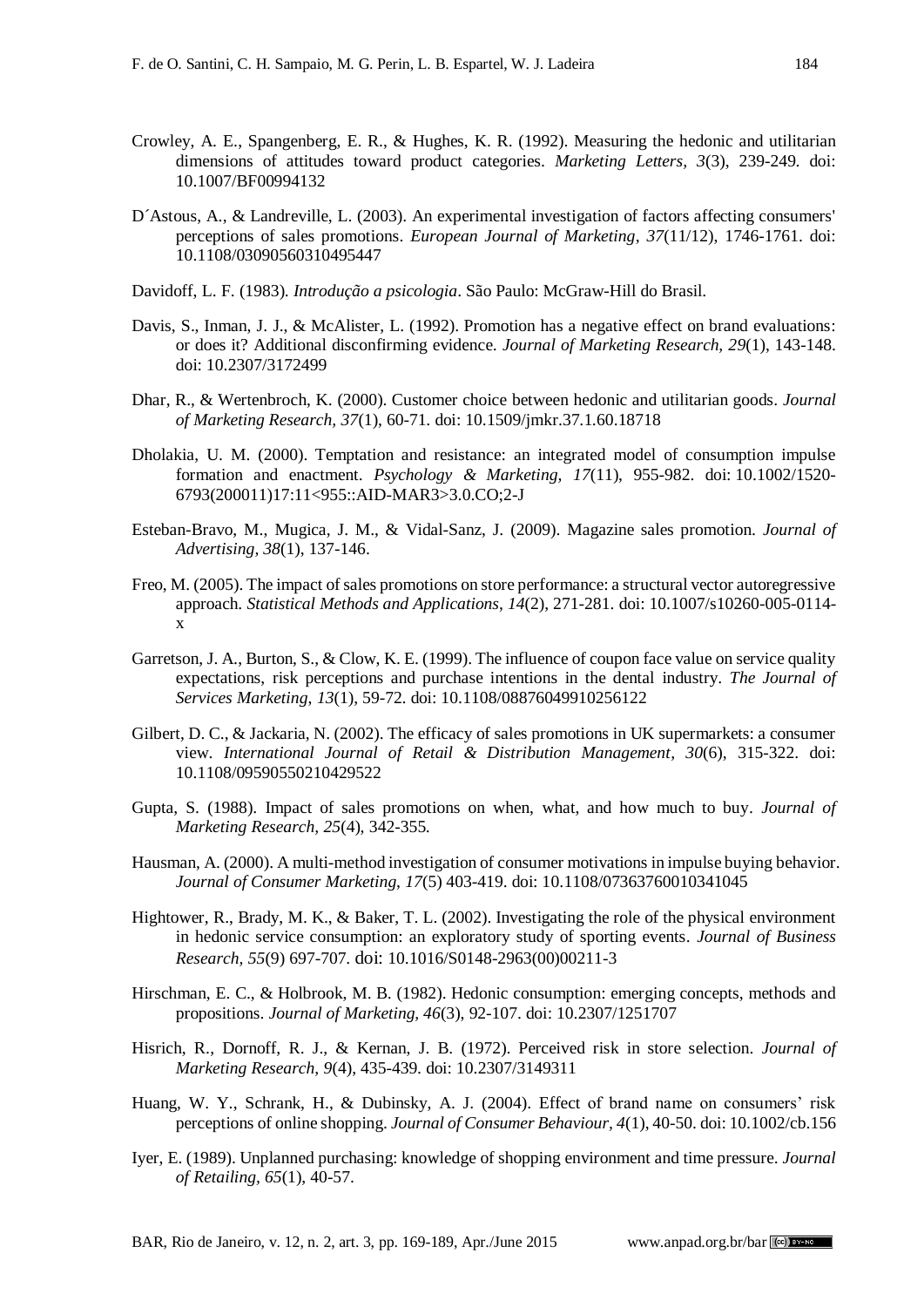- Jacoby, J., & Kaplan, L. B. (1972). The components of perceived risk. *Proceedings of the Third Annual Conference of the Association for Consumer Research*, Chicago, IL, USA, 3.
- Jones, J. M. (2008). An exploratory study on attitude persistence using sales promotion. *Journal of Managerial Issues, 20*(3), 401-416.
- Keller, K. L., & Lehmann, D. R. (2006). Brands and branding: research findings and future priorities. *Marketing Science, 25*(6), 740-759.
- Kim, Y.-H. (2008). *An empirical examination of consumers innovation adoption: the role of innovativeness, fashion orientation, and utilitarian and hedonic consumers attitudes* (Master`s thesis). University of North Carolina, Greensboro, USA. Retrieved from http://libres.uncg.edu/ir/uncg/f/KIM\_uncg\_0154M\_10046.pdf
- Krull, J. L., & Mckinnon, D. P. (2001). Multilevel modelling of individual and group level mediated effects. *Multivariate Behavioral Research, 36*(2), 249-277. doi: 10.1207/S15327906MBR3602\_06
- Kwok, S., & Uncles, M. (2005). Sales promotion effectiveness: the impact of consumer differences at an ethnic-group level. *The Journal of Product & Brand Management, 14*(3), 170-186. doi: 10.1108/10610420510601049
- Laroche, M., Pons, F., Zgolli, N., Cervellon, M. C., & Kim, C. (2003). A model of consumer response to two retail sales promotion techniques. *Journal of Business Research, 56*(7), 513-522. doi: 10.1016/S0148-2963(01)00249-1
- Lee, C. W. (2002). Sales promotions as strategic communication: the case of Singapore. *Journal of Product and Brand Management, 11*(2), 103-114. [doi: 10.1108/10610420210423473](http://dx.doi.org/10.1108/10610420210423473)
- Low, G. S., & Mohr, J. J. (2000). Advertising vs sales promotion: a brand management perspective. *Journal of Product and Brand Management, 9*(6), 389-414. [doi: 10.1108/10610420010356984](http://dx.doi.org/10.1108/10610420010356984)
- Martínez, E., & Montaner, T. (2006). The effect of consumer's psychographic variables upon dealproneness. *Journal of Retailing and Consumer Services*, *13*(3), 157-168. [doi:10.1016/j.jretconser.2005.08.001](http://dx.doi.org/10.1016/j.jretconser.2005.08.001)
- Mitchell, V.-W. (1999). Consumer perceived risk: conceptualizations and models. *European Journal of Marketing, 33*(1/2), 163-195. doi: 10.1108/03090569910249229
- Nbudisi, N. O., & Moi, C. T. (2005). Customers behavioural responses to sales promotion: the role of fear of losing face. *Asia Pacific Journal of Marketing and Logistics*, *17*(1), 32-49. doi: 10.1108/13555850510672278
- Nusair, K., Yoon, H. J., Naipaul, S., & Parsa, H. G. (2010). Effect of price discount frames and levels on consumers' perceptions in low-end service industries. *International Journal of Contemporary Hospitality Management, 22*(6), 814-835. doi: 10.1108/09596111011063106
- Ofir, C., & Bechtel, G. G. (1990). Scaling and dimensionalizing perceived risk from ratings data: managers´ risk perception of business computers. *Marketing Letters, 1*(2), 171-179. doi: 10.1007/BF00435300
- Pacheco, B. G., & Rahman, A. (2015). Effects of sales promotion type and promotion depth on consumer perceptions: the moderating role of retailer reputation. *The International Review of Retail, Distribution and Consumer Research, 25*(1), 72-86. doi: 10.1080/09593969.2014.918047
- Paglia, R. (2010, November 22). Social network marketing spend to reach \$38billion by 2015 [Blog post]. Retrieved from http://www.automotivedigitalmarketing.com/profiles/blgs/social-mediamarketing-3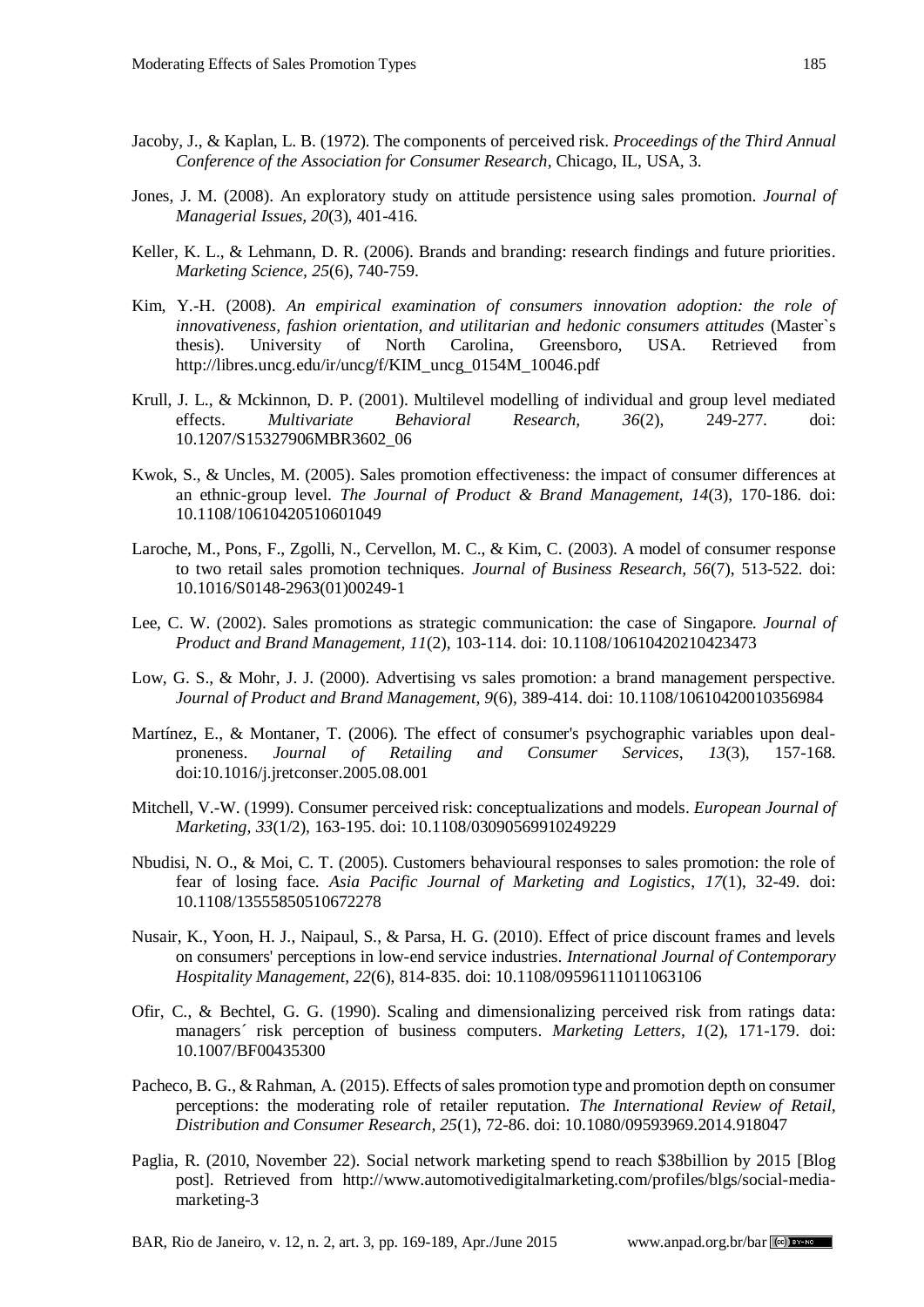- Park, S., & Mowen, J. C. (2007). Replacement purchase decisions: on the effects of trade‐ins, hedonic versus utilitarian usage goal, and tightwadism. *Journal of Consumer Behaviour, 6*(2/3), 123-131. doi: 10.1002/cb.212
- Peterson, R. (2001). On the use of college students in social science and research: insights from a secondorder meta-analysis. *Journal of Consumer Research, 28*(3), 450-461.
- Ramanathan, S., & Menon, G. (2006). Time-varying effects of chronic hedonic goals on impulsive behavior. *Journal of Marketing Research, 43*(4), 628-641. doi: 10.1509/jmkr.43.4.628
- Reid, M., Thompson, P., Mavondo, F., & Brunsø, K. (2015). Economic and utilitarian benefits of monetary versus non-monetary in-store sales promotions. *Journal of Marketing Management*, *31*(3/4), 247-268. doi: 10.1080/0267257X.2014.939216
- Santini, F. O. (2013). *Uma análise da influência da promoção de vendas de desconto na intenção de compra do consumidor e os efeitos moderadores da atratividade* (Tese de doutorado). Pontifícia Universidade do Rio Grande do Sul, Porto Alegre, RS, Brasil.
- Schindler, R. M. (1989). The excitement of getting a bargain: some hypotheses concerning the origins and effects of smart-shopper feelings. *Advances in Consumer Research, 16*(1), 447-453.
- Shimp, T. A., & Bearden, W. O. (1982). Warranty and other extrinsic cue effects on consumers' risk perceptions. *Journal of Consumer Research, 9*(1), 38-46.
- Shukla, P., & Babin, B. J. (2013). Effects of consumer psychographics and store characteristics in influencing shopping value and store switching. *Journal of Consumer Behaviour, 12*(3), 194-203. doi: 10.1002/cb.1411
- Silva, C. (n.d.). *Investimento em promoções superam gastos com anúncios locais*. Tigre Net Marketing e Negócios Online. Recuperado de http://tigrenet.com.br/investimento-em-promocoes-superamgastos-com-anuncios/
- Simon, S. M. H., & Victor, T. F. N. (1994). Customers´ risk perceptions of electronic payment systems. *International Journal of Bank Marketing, 12*(8), 26-38. doi: 10.1108/02652329410069029
- Solomon, M. R. (2011). *O comportamento do consumidor*. São Paulo: Bookmann.
- Spangenberg, E. R., Voss, K. E., & Crowley, A. E. (1997). Measuring the hedonic and utilitarian dimensions of attitude: a generally applicable scale. *Advances in Consumer Research, 24*(1), 235- 241.
- Stone, R. N., & Grønhaug, K. (1993). Perceived risk: further considerations for the marketing discipline. *European Journal of Marketing, 27*(3), 39-50. doi: 10.1108/03090569310026637
- Taylor, G. A., & Neslin, S. A. (2005). The current and future sales impact of a retail frequency reward program. *Journal of Retailing, 81*(4), 293-305. doi: 10.1016/j.jretai.2004.11.004
- Teimoury, E., Fesharaki, M., & Bazyar, A. (2010). The relationship between mediated power asymmetry, relational risk perception, and governance mechanism in new product development relationships. *Journal of Research in Interactive Marketing, 4*(4), 296-315. [doi: 10.1108/17505931011092817](http://dx.doi.org/10.1108/17505931011092817)
- Venkatraman, M. P., & Price, L. P. (1990). Differentiating between cognitive and sensory innovativeness: concepts, measurement and their implications. *Journal of Business Research, 20*(4), 293-315. doi: 10.1016/0148-2963(90)90008-2
- Voss, K. E., Spangenberg, E. R., & Grohmann, B. (2003). Measuring the hedonic and utilitarian dimensions of consumer attitude. *Journal of Marketing Research, 40*(3), 310-320.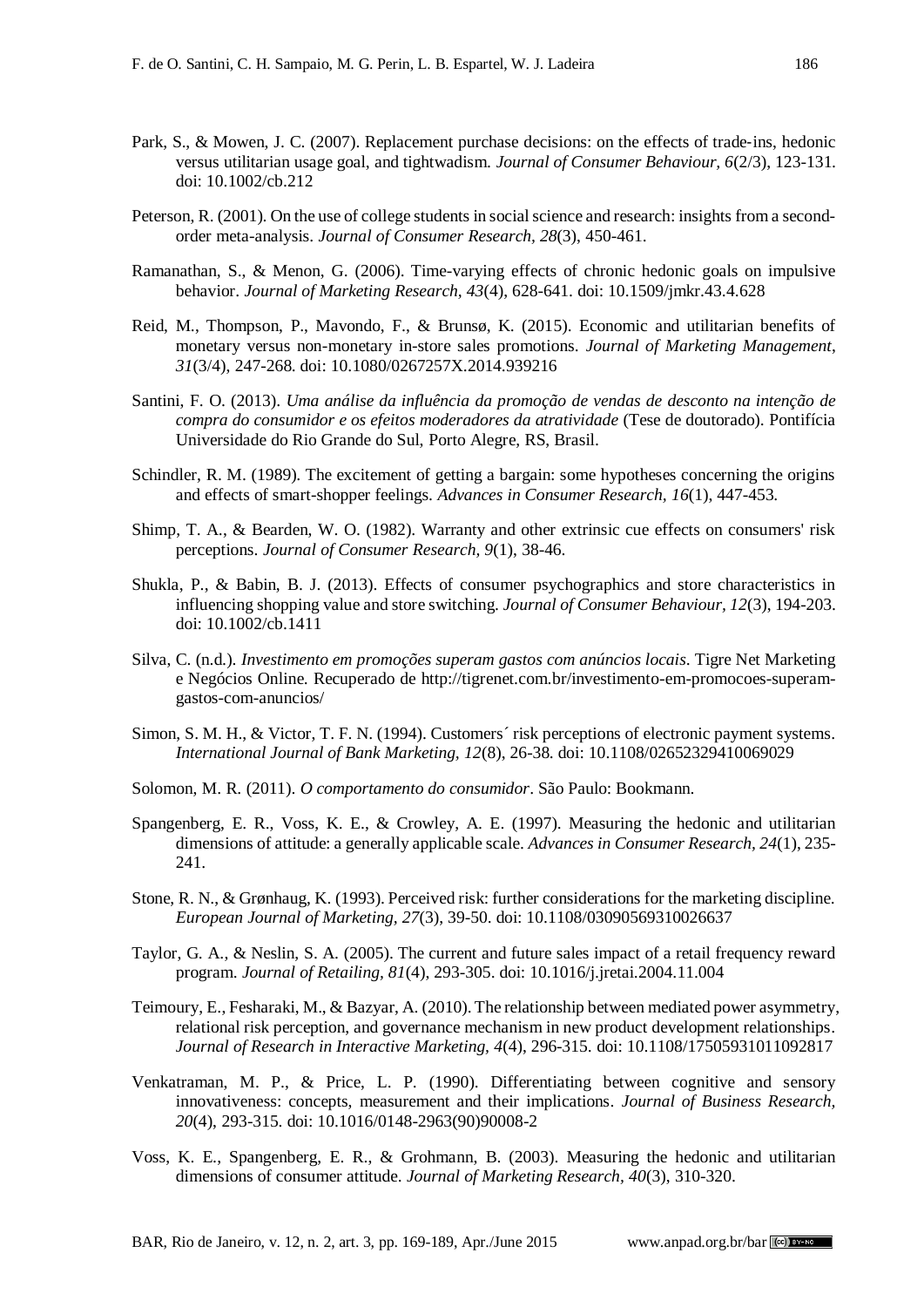- Weegels, M. F., & Kanis, H. (2000). Risk perception in consumer product use. *Accident Analysis & Prevention, 32*(3), 365-370. doi: 10.1016/S0001-4575(99)00093-7
- Wierenga, B., & Soethoudt, H. (2010). Sales promotions and channel coordination. *Journal of the Academy of Marketing Science , 38*(3), 383-397. doi: 10.1007/s11747-009-0161-1
- Wilson, T. D., Aronson, E., & Carlsmith, K. (2010). The art of laboratory experiment. In S. T. Fiske, D. T. Gilbert, & G. Lindzey (Eds.), *Handbook of social psychology* (Chapter 2, pp. 51-81). doi: 10.1002/9780470561119.socpsy001002

#### **Authors' Profiles**

Fernando de Oliveira Santini Rua Guilherme Schell, 350, 90640-040, Porto Alegre, RS, Brazil. E-mail address[: santiniconsultores@terra.com.br](mailto:santiniconsultores@terra.com.br)

Cláudio Hoffmann Sampaio Av. Ipiranga, 6681, Prédio 50, 90619-900, Porto Alegre, RS, Brazil. E-mail address: csampaio@pucrs.br

Marcelo Gattermann Perin Av. Ipiranga, 6681, 90619-900, Porto Alegre, RS, Brazil. E-mail address: mperin@pucrs.br

Lelis Balestrin Espartel Av. Ipiranga, 6681, 90619-900, Porto Alegre, RS, Brazil. E-mail address: lbespartel@pucrs.br

Wagner Junior Ladeira Av. Unisinos, 950, Cristo Rei, 93022-000, São Leopoldo, RS, Brazil. E-mail address[: wjladeira@unisinos.br](mailto:wjladeira@unisinos.br)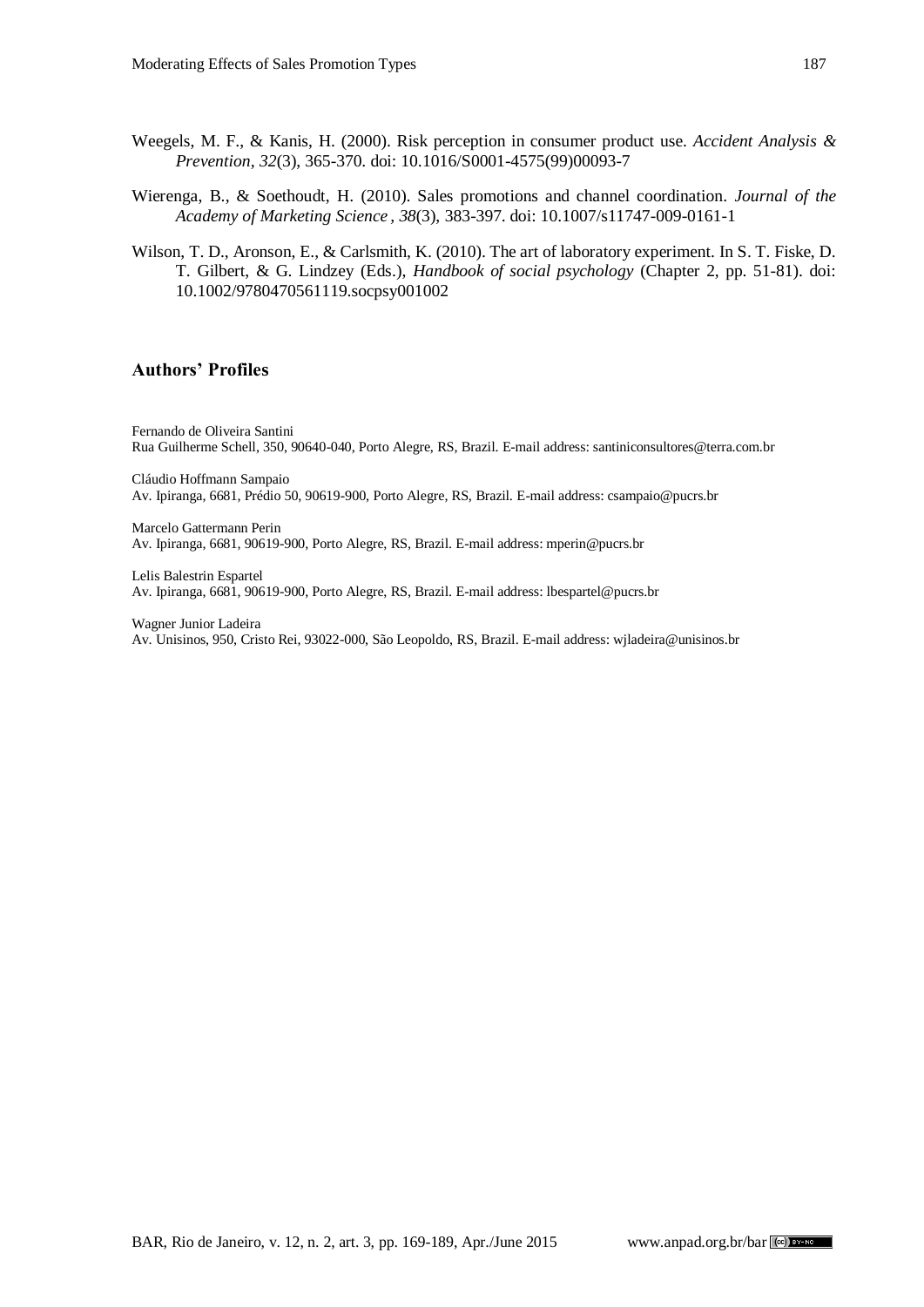# **APPENDIX A**

| <b>Variables</b>                                                                      | Avg  | <b>Standard</b><br>deviation | <b>Purchase</b><br>intention<br>(without<br>promotion) | <b>Purchase</b><br>intention<br>(with<br>discount) | Hedonic | <b>Utilitarian</b><br>perception perception | <b>Risk</b><br>perception |
|---------------------------------------------------------------------------------------|------|------------------------------|--------------------------------------------------------|----------------------------------------------------|---------|---------------------------------------------|---------------------------|
| Unlikely - Likely                                                                     | 2.96 | 1.36                         | .796                                                   |                                                    |         |                                             |                           |
| Non-existent - Existent                                                               | 3.02 | 1.32                         | .846                                                   |                                                    |         |                                             |                           |
| Improbable - Probable                                                                 | 3.01 | 1.28                         | .855                                                   |                                                    |         |                                             |                           |
| Impossible - Possible                                                                 | 3.12 | 1.32                         | .836                                                   |                                                    |         |                                             |                           |
| Uncertain - Certain                                                                   | 2.95 | 1.27                         | .806                                                   |                                                    |         |                                             |                           |
| Unlikely - Likely                                                                     | 3.40 | 1.38                         |                                                        | .820                                               |         |                                             |                           |
| Non-existent – Existent                                                               | 3.39 | 1.34                         |                                                        | .848                                               |         |                                             |                           |
| Improbable - Probable                                                                 | 3.36 | 1.32                         |                                                        | .842                                               |         |                                             |                           |
| Impossible – Possible                                                                 | 3.45 | 1.34                         |                                                        | .826                                               |         |                                             |                           |
| Uncertain - Certain                                                                   | 3.33 | 1.30                         |                                                        | .802                                               |         |                                             |                           |
| Not fun $-$ Fun                                                                       | 3.34 | 1.24                         |                                                        |                                                    | .765    |                                             |                           |
| $Dull$ – Exciting                                                                     | 3.01 | 1.25                         |                                                        |                                                    | .833    |                                             |                           |
| Enjoyable / –<br>Unenjoyable                                                          | 3.16 | 1.16                         |                                                        |                                                    | .833    |                                             |                           |
| Not delightful -<br>Delightful                                                        | 2.82 | 1.25                         |                                                        |                                                    | .813    |                                             |                           |
| Unpleasant - Pleasant                                                                 | 3.28 | 1.25                         |                                                        |                                                    | .787    |                                             |                           |
| Not functional -<br>Functional                                                        | 3.76 | 1.22                         |                                                        |                                                    |         | .801                                        |                           |
| Unnecessary -<br>Necessary                                                            | 3.60 | 1.27                         |                                                        |                                                    |         | .788                                        |                           |
| <b>Impractical</b> -Practical                                                         | 3.53 | 1.14                         |                                                        |                                                    |         | .822                                        |                           |
| If I bought it $\_\_\_\$ I<br>would be concerned if<br>this was a wise<br>investment. | 3.28 | 1.34                         |                                                        |                                                    |         |                                             | .856                      |
| involve<br>significant $2.69$<br>losses.                                              |      | 1.29                         |                                                        |                                                    |         |                                             | .795                      |
| If I bought _____, I would<br>be concerned if it was<br>worth.                        | 3.20 | 1.32                         |                                                        |                                                    |         |                                             | .892                      |
| <b>Cronbach's Alpha</b>                                                               |      |                              | .940                                                   | .963                                               | .886    | .815                                        | .818                      |
| <b>Composite reliability</b>                                                          |      |                              | .964                                                   | .978                                               | .932    | .885                                        | .891                      |

**Items of the Scales, Averages, Standard Deviation, Factorial Loads, Levels of Simple Reliability (Alpha) and Composite Reliability**